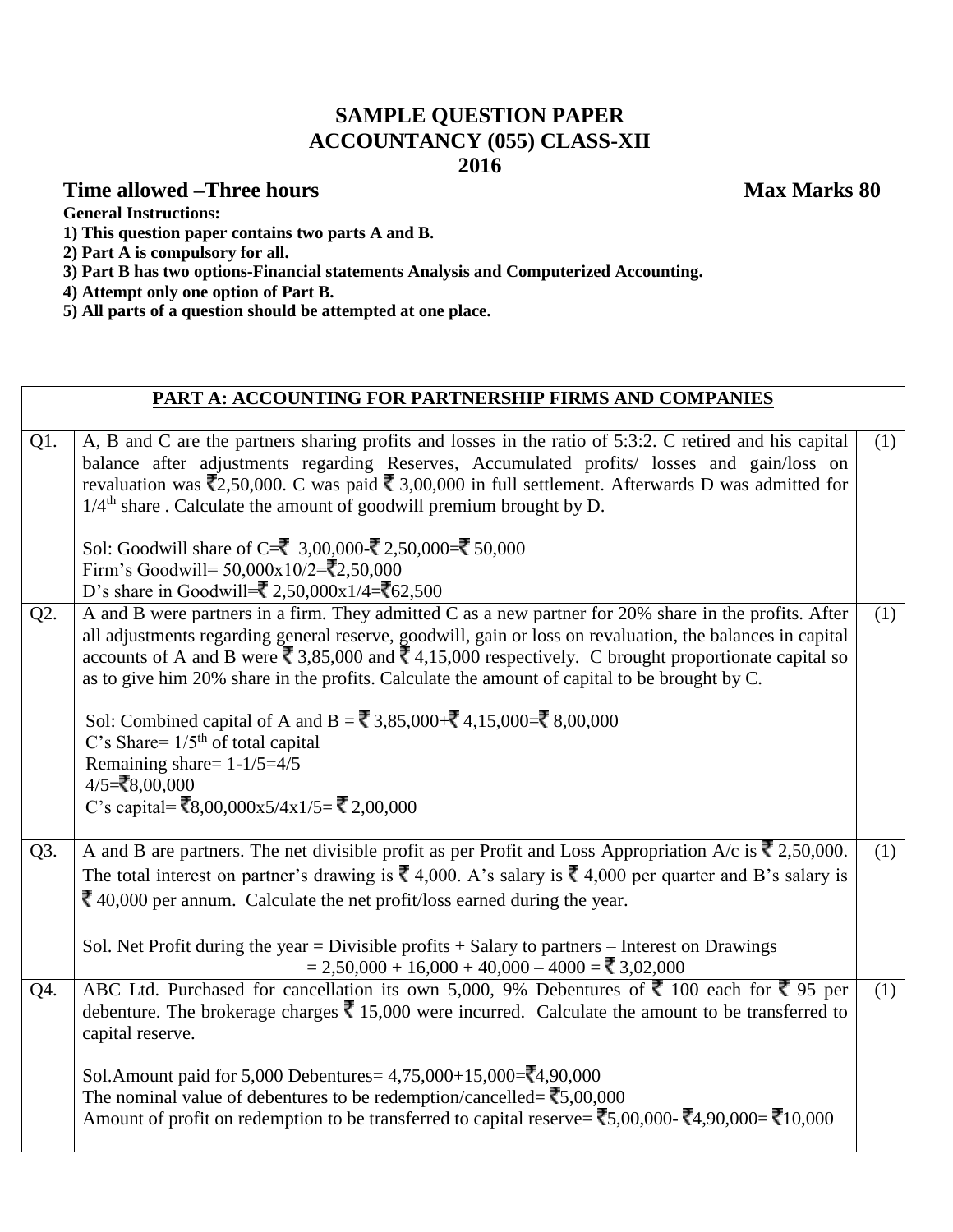| Q5. |                                      | A Ltd forfeited a share of $\overline{\mathbf{z}}$ 100 issued at a premium of 20% for non-payment of first call of $\overline{\mathbf{z}}$ 30 per<br>share and final call of $\bar{z}$ 10 per share. State the minimum price at which this share can be reissued<br>Sol. Minimum price at which shares can be reissued = $\bar{\mathbf{\zeta}}$ 100 – $\bar{\mathbf{\zeta}}$ 60 = $\bar{\mathbf{\zeta}}$ 40                                                                                                                                                                                                                                                                                    |                                                                 |                        |          | (1) |
|-----|--------------------------------------|------------------------------------------------------------------------------------------------------------------------------------------------------------------------------------------------------------------------------------------------------------------------------------------------------------------------------------------------------------------------------------------------------------------------------------------------------------------------------------------------------------------------------------------------------------------------------------------------------------------------------------------------------------------------------------------------|-----------------------------------------------------------------|------------------------|----------|-----|
| Q6. |                                      | A group of 60 persons want to form a partnership business in India. Can they do so? Give reason in<br>support of your answer.                                                                                                                                                                                                                                                                                                                                                                                                                                                                                                                                                                  |                                                                 |                        |          | (1) |
| Q7. | Treatment:                           | Sol. No, Maximum no. of partners as per The Companies Misc. Rule, 2014 is 50 persons<br>Explain with an imaginary example how issue of debenture as collateral security is shown in the<br>balance sheet of a company when it is recorded in the books of accounts.<br>Sol. Alfa Ltd. obtained Loan of $\bar{8}1$ , 00,000 from Indian Bank and issued 1200, 10% Debentures of<br>₹100 each as Collateral security. (or any other example)                                                                                                                                                                                                                                                     | An extract of Balance sheet of Alfa Ltd.<br>as at ------------- |                        |          | (3) |
|     |                                      | Particulars                                                                                                                                                                                                                                                                                                                                                                                                                                                                                                                                                                                                                                                                                    | Note No.                                                        | ₹                      |          |     |
|     |                                      | <b>EQUITY AND LIABILITIES</b><br><b>Non-</b> current liabilities<br>Long Term Borrowings                                                                                                                                                                                                                                                                                                                                                                                                                                                                                                                                                                                                       | 1                                                               | 1,00,000               |          |     |
|     | <b>Notes to Accounts:</b><br>Note No | Particulars                                                                                                                                                                                                                                                                                                                                                                                                                                                                                                                                                                                                                                                                                    |                                                                 |                        | ₹        |     |
|     | 1                                    |                                                                                                                                                                                                                                                                                                                                                                                                                                                                                                                                                                                                                                                                                                |                                                                 |                        |          |     |
|     |                                      | <b>Long Term Borrowings</b><br>Loan from Indian Bank                                                                                                                                                                                                                                                                                                                                                                                                                                                                                                                                                                                                                                           |                                                                 |                        | 1,00,000 |     |
|     |                                      | 1200, 10% Debentures of $\bar{x}$ 100 each issued as Collateral Security<br>Less: debenture Suspense                                                                                                                                                                                                                                                                                                                                                                                                                                                                                                                                                                                           |                                                                 | 1,20,000<br>(1,20,000) |          |     |
|     |                                      |                                                                                                                                                                                                                                                                                                                                                                                                                                                                                                                                                                                                                                                                                                |                                                                 |                        |          |     |
|     |                                      |                                                                                                                                                                                                                                                                                                                                                                                                                                                                                                                                                                                                                                                                                                |                                                                 |                        | 1,00,000 |     |
| Q8. | Sol.                                 | Rekha, Sunita and Teena are partners in a firm sharing profits in the ratio of 3:2:1. Samiksha joins the<br>firm. Rekha surrenders $1/4$ <sup>th</sup> of her share; Sunita surrenders $1/3$ <sup>rd</sup> of her share and Teena $1/5$ <sup>th</sup> of her<br>share in favour of Samiksha. Find the new Profit sharing ratio.<br>Rekha surrenders for Samiksha = $\frac{1}{4}$ *3/6 = 3/24<br>Sunita surrenders for Samiksha = $1/3 \times 2/6 = 2/18$<br>Teena surrenders for Samiksha = $1/5*1/6=1/30$<br>New share of Rekha = $3/6 - 3/24 = 9/24$<br>New share of Sunita = $2/6 - 2/18 = 4/18$<br>New share of Teena = $1/6 - 1/30 = 4/30$<br>Share of Samiksha = $3/24+2/18+1/30=97/360$ |                                                                 |                        |          | (3) |
|     |                                      | New Ratio: - 9/24:4/18:4/30:97/360<br>135 : 80 : 48 : 97                                                                                                                                                                                                                                                                                                                                                                                                                                                                                                                                                                                                                                       |                                                                 |                        |          |     |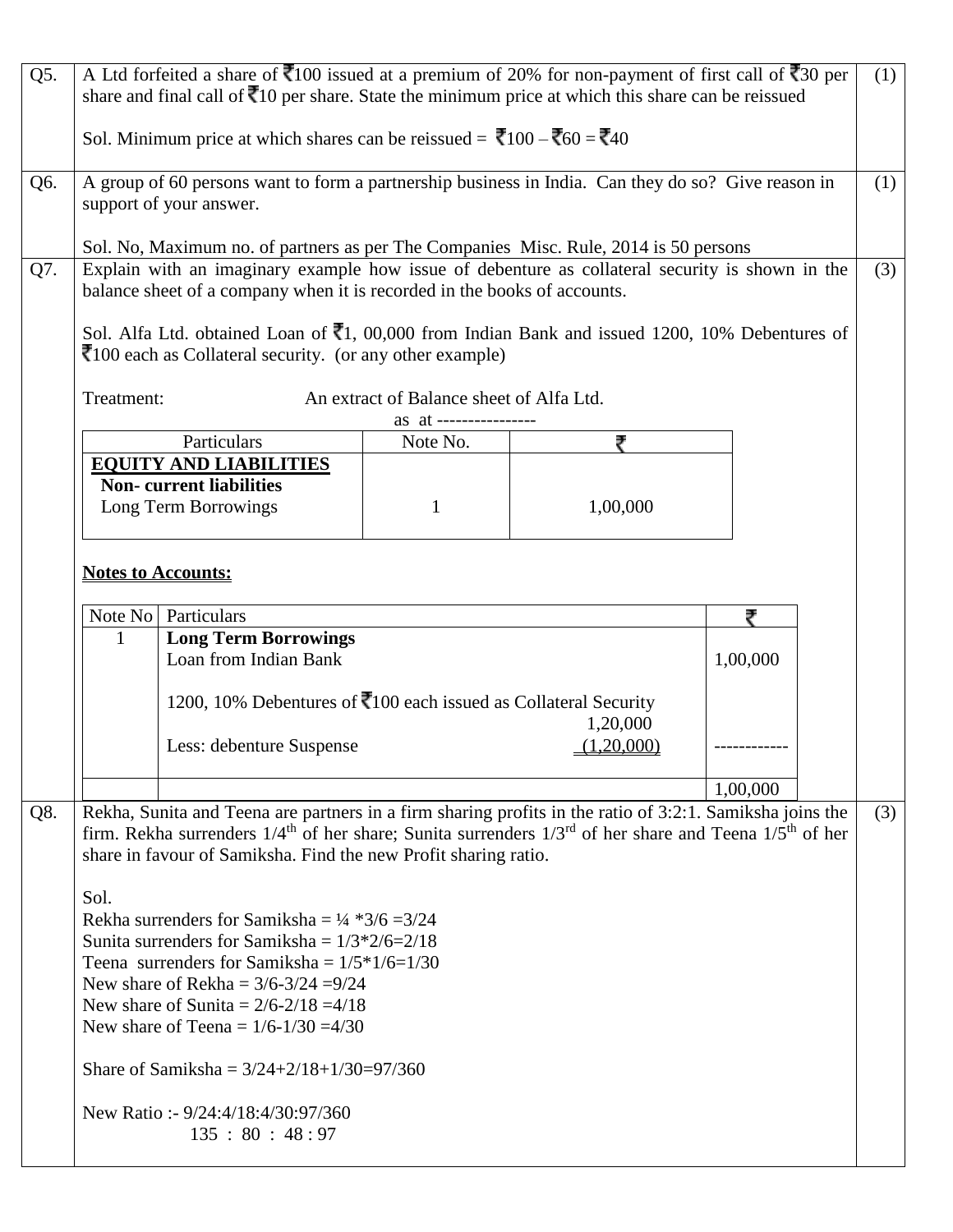| Q9.  |                                                                    | King Ltd took over Assets of $\overline{2}25,00,000$ and liabilities of $\overline{6}6,00,000$ of Queen Ltd. King Ltd paid the                                                                       |     |           |           |  | (3) |  |  |  |
|------|--------------------------------------------------------------------|------------------------------------------------------------------------------------------------------------------------------------------------------------------------------------------------------|-----|-----------|-----------|--|-----|--|--|--|
|      |                                                                    | purchase consideration by issuing 10,000 equity shares of $\overline{\mathbf{z}}$ 100 each at a premium of 10% and                                                                                   |     |           |           |  |     |  |  |  |
|      |                                                                    | ₹11,00,000 by Bank Draft.                                                                                                                                                                            |     |           |           |  |     |  |  |  |
|      |                                                                    | Calculate Purchase consideration and pass necessary Journal entries in the books of King Ltd.                                                                                                        |     |           |           |  |     |  |  |  |
|      | Sol.                                                               |                                                                                                                                                                                                      |     |           |           |  |     |  |  |  |
|      | <b>Calculation of Purchase Consideration:</b>                      |                                                                                                                                                                                                      |     |           |           |  |     |  |  |  |
|      | Nominal Value of Shares issued = $10000 \times 100 =$<br>10,00,000 |                                                                                                                                                                                                      |     |           |           |  |     |  |  |  |
|      |                                                                    | Securities Premium Reserve =<br>1,00,000                                                                                                                                                             |     |           |           |  |     |  |  |  |
|      | Bank draft $=$                                                     | 11,00,000                                                                                                                                                                                            |     |           |           |  |     |  |  |  |
|      |                                                                    | Purchase consideration $=$<br>22,00,000                                                                                                                                                              |     |           |           |  |     |  |  |  |
|      | KING LTD.                                                          |                                                                                                                                                                                                      |     |           |           |  |     |  |  |  |
|      | Date                                                               | <b>JOURNAL</b><br>Particulars                                                                                                                                                                        | L.F | Debit     | Credit    |  |     |  |  |  |
|      |                                                                    |                                                                                                                                                                                                      |     | ₹         |           |  |     |  |  |  |
|      | $\mathbf{i}$ .                                                     |                                                                                                                                                                                                      |     | 25,00,000 |           |  |     |  |  |  |
|      |                                                                    |                                                                                                                                                                                                      |     | 3,00,000  |           |  |     |  |  |  |
|      |                                                                    | To Sundry Liabilities A/c                                                                                                                                                                            |     |           | 6,00,000  |  |     |  |  |  |
|      |                                                                    | To Queen Ltd.<br>(Being the purchase of assets and liabilities of                                                                                                                                    |     |           | 22,00,000 |  |     |  |  |  |
|      |                                                                    | Queen Ltd.)                                                                                                                                                                                          |     |           |           |  |     |  |  |  |
|      | ii.                                                                |                                                                                                                                                                                                      |     | 22,00,000 |           |  |     |  |  |  |
|      |                                                                    | To Equity Share capital A/c                                                                                                                                                                          |     |           | 10,00,000 |  |     |  |  |  |
|      |                                                                    | To Securities Premium Reserve A/c                                                                                                                                                                    |     |           | 1,00,000  |  |     |  |  |  |
|      |                                                                    | To Bank A/c<br>(Being 10,000 Equity Shares issued of ₹100 each                                                                                                                                       |     |           | 11,00,000 |  |     |  |  |  |
|      |                                                                    | issued at a premium of 10% and $\bar{\phantom{1}}$ 11,00,000 paid                                                                                                                                    |     |           |           |  |     |  |  |  |
|      |                                                                    | by Bank draft)                                                                                                                                                                                       |     |           |           |  |     |  |  |  |
|      |                                                                    |                                                                                                                                                                                                      |     |           |           |  |     |  |  |  |
|      |                                                                    |                                                                                                                                                                                                      |     |           |           |  |     |  |  |  |
| Q10. |                                                                    | ABC Ltd was a cloth manufacturing company located in Delhi. Being a socially aware organisation                                                                                                      |     |           |           |  | (3) |  |  |  |
|      |                                                                    | they wanted to set up a manufacturing plant in a backward area of Kashmir to provide employment to<br>the local people. On July 17, 2014 a flood had hit the entire state of Jammu & Kashmir causing |     |           |           |  |     |  |  |  |
|      |                                                                    | massive destruction and loss. The company wanted to help the people, so they decided to raise the                                                                                                    |     |           |           |  |     |  |  |  |
|      |                                                                    | funds through issuing 50,000 Equity shares of $\overline{50}$ each to set up the plant in the rural area of                                                                                          |     |           |           |  |     |  |  |  |
|      | Kashmir.                                                           |                                                                                                                                                                                                      |     |           |           |  |     |  |  |  |
|      |                                                                    |                                                                                                                                                                                                      |     |           |           |  |     |  |  |  |
|      | Sol.                                                               | Pass necessary Journal entries for the issue of shares and identify any two values that the company                                                                                                  |     |           |           |  |     |  |  |  |
|      |                                                                    | wanted to communicate to the society.                                                                                                                                                                |     |           |           |  |     |  |  |  |
|      |                                                                    | ABC LTD.                                                                                                                                                                                             |     |           |           |  |     |  |  |  |
|      |                                                                    | <b>JOURNAL</b>                                                                                                                                                                                       |     |           |           |  |     |  |  |  |
|      | Date                                                               | Particulars                                                                                                                                                                                          | L.F | Debit     | Credit    |  |     |  |  |  |
|      | (i)                                                                | ---- Dr.                                                                                                                                                                                             |     | 25,00,000 |           |  |     |  |  |  |
|      |                                                                    | To Equity Share Application & Allotment A/c                                                                                                                                                          |     |           | 25,00,000 |  |     |  |  |  |
|      |                                                                    | (Being the amount of application money received                                                                                                                                                      |     |           |           |  |     |  |  |  |
|      |                                                                    | on 50,000 shares $@350$ per share.)                                                                                                                                                                  |     |           |           |  |     |  |  |  |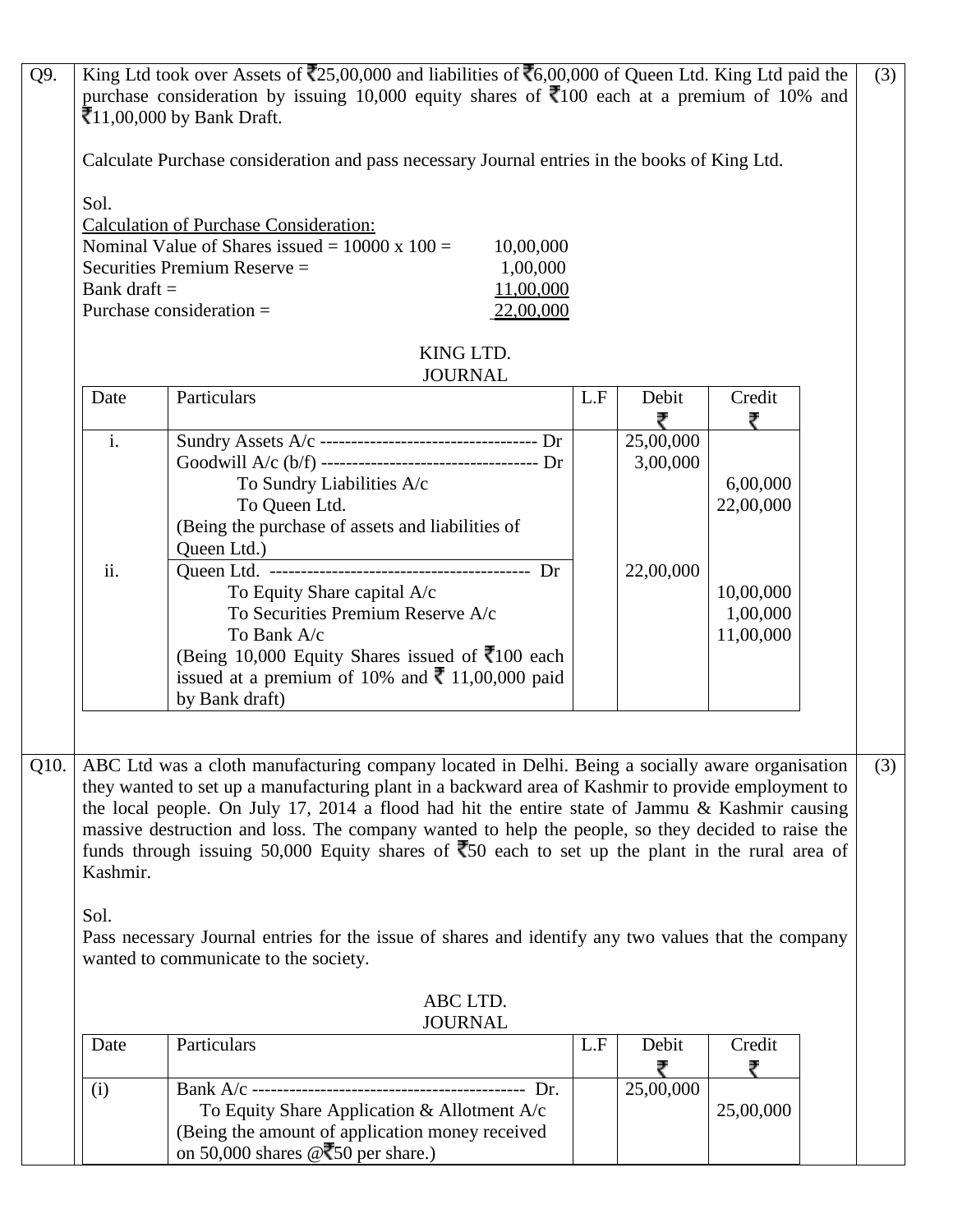|      | (ii)                                                                                                                                                                                                                                                                                                                    | Equity Share Application & Allotment A/c ----- Dr.<br>To Equity Share Capital A/c<br>(Being the amount transferred to Share Capital A/c)                                                                                                                                                                                                                                                                                                                                     |                                                                                                                                                                                                                                                                                                                                                                                                                                                                                                                                                                                        |                                                                                         |            | 25,00,000         | 25,00,000                                               |     |  |
|------|-------------------------------------------------------------------------------------------------------------------------------------------------------------------------------------------------------------------------------------------------------------------------------------------------------------------------|------------------------------------------------------------------------------------------------------------------------------------------------------------------------------------------------------------------------------------------------------------------------------------------------------------------------------------------------------------------------------------------------------------------------------------------------------------------------------|----------------------------------------------------------------------------------------------------------------------------------------------------------------------------------------------------------------------------------------------------------------------------------------------------------------------------------------------------------------------------------------------------------------------------------------------------------------------------------------------------------------------------------------------------------------------------------------|-----------------------------------------------------------------------------------------|------------|-------------------|---------------------------------------------------------|-----|--|
|      | Values which the Company wants to communicate to the Society:<br>(i) Discharge of Social Responsibility.<br>(ii) Generation of employment opportunities.<br>(iii)Helping the needy people<br>(iv)Sympathy for poor.<br>A, B, C and D were partners sharing profits in the ratio of 1:2:3:4. D retired and his share was |                                                                                                                                                                                                                                                                                                                                                                                                                                                                              |                                                                                                                                                                                                                                                                                                                                                                                                                                                                                                                                                                                        |                                                                                         |            |                   |                                                         |     |  |
| Q11. |                                                                                                                                                                                                                                                                                                                         | acquired by A and B equally. Goodwill was valued at 3 year's purchase of average profits of last 4<br>years, which were $\bar{\mathbf{\mathcal{R}}}$ 40,000. General Reserve showed a balance of $\bar{\mathbf{\mathcal{R}}}$ 1,30,000 and D's Capital in the<br>Balance Sheet was $\overline{3}3,00,000$ at the time of D's retirement. You are required to record necessary<br>Journal entries in the books of the firm and prepare D's capital account on his retirement. |                                                                                                                                                                                                                                                                                                                                                                                                                                                                                                                                                                                        |                                                                                         |            |                   |                                                         | (4) |  |
|      | Sol.                                                                                                                                                                                                                                                                                                                    |                                                                                                                                                                                                                                                                                                                                                                                                                                                                              |                                                                                                                                                                                                                                                                                                                                                                                                                                                                                                                                                                                        | <b>JOURNAL</b>                                                                          |            |                   |                                                         |     |  |
|      | S.No.                                                                                                                                                                                                                                                                                                                   | <b>PARTICULARS</b>                                                                                                                                                                                                                                                                                                                                                                                                                                                           |                                                                                                                                                                                                                                                                                                                                                                                                                                                                                                                                                                                        |                                                                                         | L.F        | <b>DEBIT</b><br>₹ | <b>CREDIT</b>                                           |     |  |
|      | (i)                                                                                                                                                                                                                                                                                                                     | $\overline{A}$ 's Capital $\overline{A}/c$<br>To D's Capital A/c<br>(Treatment of goodwill on retirement of D)                                                                                                                                                                                                                                                                                                                                                               |                                                                                                                                                                                                                                                                                                                                                                                                                                                                                                                                                                                        |                                                                                         | Dr.<br>Dr. | 24,000<br>24,000  | 48,000                                                  |     |  |
|      | (ii)                                                                                                                                                                                                                                                                                                                    | General Reserve<br>To A's Capital A/c<br>To B's Capital A/c<br>To C's Capital A/c<br>To D's Capital A/c<br>(General Reserve distributed)                                                                                                                                                                                                                                                                                                                                     | Dr.                                                                                                                                                                                                                                                                                                                                                                                                                                                                                                                                                                                    |                                                                                         |            | 1,30,000          | 13,000<br>26,000<br>39,000<br>52,000                    |     |  |
|      | Dr.                                                                                                                                                                                                                                                                                                                     |                                                                                                                                                                                                                                                                                                                                                                                                                                                                              | D's Capital Account                                                                                                                                                                                                                                                                                                                                                                                                                                                                                                                                                                    |                                                                                         |            |                   | Cr.                                                     |     |  |
|      |                                                                                                                                                                                                                                                                                                                         | <b>PARTICULARS</b>                                                                                                                                                                                                                                                                                                                                                                                                                                                           | <b>AMOUNT</b>                                                                                                                                                                                                                                                                                                                                                                                                                                                                                                                                                                          | <b>PARTICULARS</b>                                                                      |            |                   | <b>AMOUNT</b>                                           |     |  |
|      |                                                                                                                                                                                                                                                                                                                         | To D's Loan A/C                                                                                                                                                                                                                                                                                                                                                                                                                                                              | 4,00,000<br>4,00,000                                                                                                                                                                                                                                                                                                                                                                                                                                                                                                                                                                   | By Balance b/d<br>By A's Capital A/c<br>By B's Capital A/c<br><b>By General Reserve</b> |            |                   | ₹<br>3,00,000<br>24,000<br>24,000<br>52,000<br>4,00,000 |     |  |
| Q12. |                                                                                                                                                                                                                                                                                                                         |                                                                                                                                                                                                                                                                                                                                                                                                                                                                              | Kavita, Meenakshi and Gauri are partners doing a paper business in Ludhiana. After the accounts of<br>partnership have been drawn up and closed, it was discovered that for the years ending 31 <sup>st</sup> March<br>2013 and 2014, Interest on capital has been allowed to partners @ 6% p. a. although there is no<br>provision for interest on capital in the partnership deed. Their fixed capitals were $\bar{\phantom{1}}$ 2,00,000;<br>$\bar{5}1,60,000$ and $\bar{5}1,20,000$ respectively. During the last two years they had shared the profits as under:<br>Year<br>Ratio |                                                                                         |            |                   |                                                         | (4) |  |
|      |                                                                                                                                                                                                                                                                                                                         | You are required to give necessary adjusting entry on April 1, 2014.                                                                                                                                                                                                                                                                                                                                                                                                         | 31 March 2013<br>31 March 2014                                                                                                                                                                                                                                                                                                                                                                                                                                                                                                                                                         |                                                                                         |            |                   | 3:2:1<br>5:3:2                                          |     |  |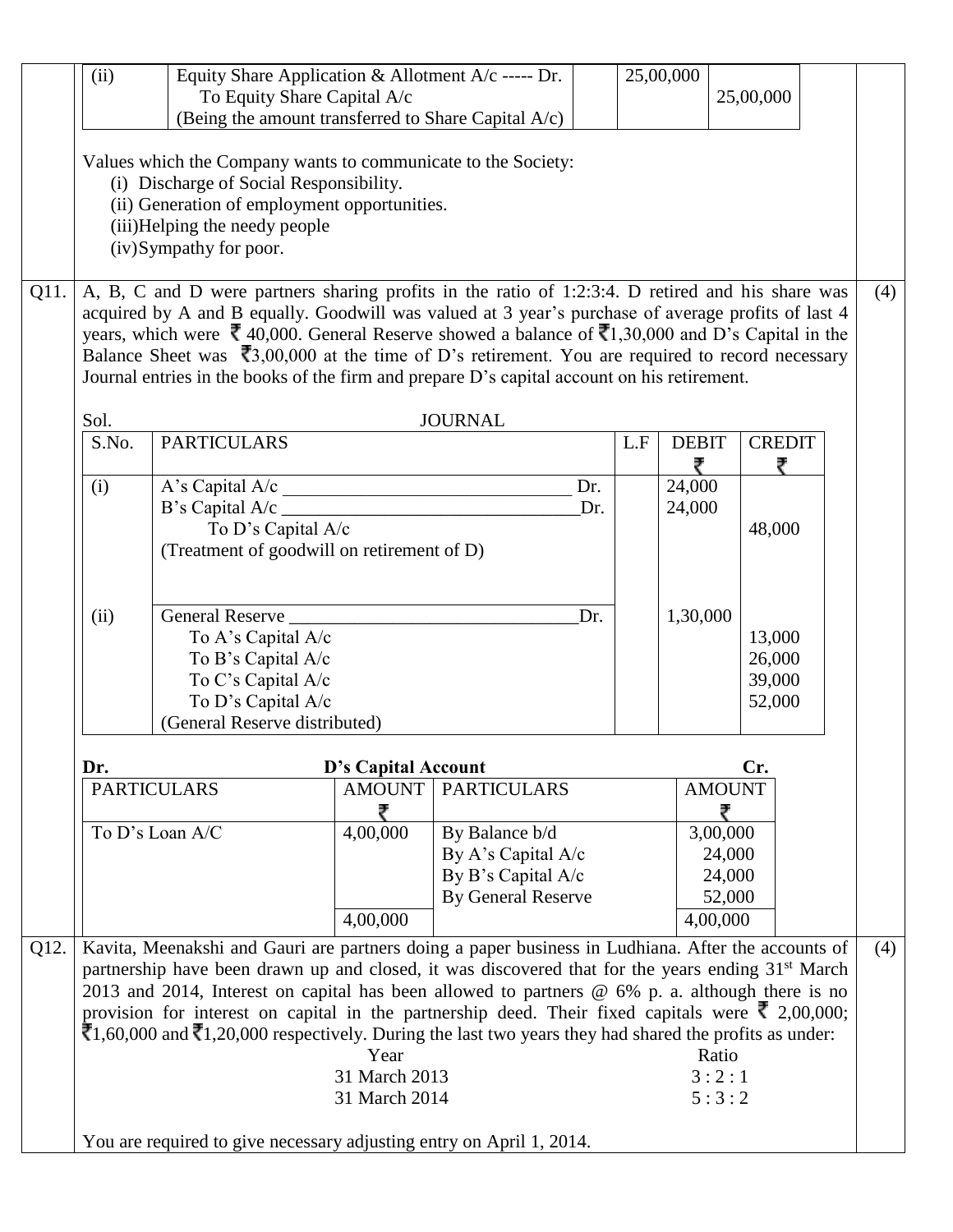| 9,600                                                     |                  | <b>Total</b>                                   |                                                                                                                                       |
|-----------------------------------------------------------|------------------|------------------------------------------------|---------------------------------------------------------------------------------------------------------------------------------------|
|                                                           | ₹                | ₹<br>$\overline{28,800}$                       |                                                                                                                                       |
| 9,600                                                     | 7,200<br>7,200   | 28,800                                         |                                                                                                                                       |
|                                                           |                  |                                                |                                                                                                                                       |
| 19,200                                                    | 14,400           | 57,600                                         |                                                                                                                                       |
| 9,600                                                     | 4,800            | 28,800                                         |                                                                                                                                       |
| 8,640                                                     | 5,760            | 28,800                                         |                                                                                                                                       |
| 18,240                                                    |                  | 57,600                                         |                                                                                                                                       |
| 960                                                       |                  |                                                |                                                                                                                                       |
|                                                           |                  |                                                |                                                                                                                                       |
| <b>JOURNAL ENTRY:</b>                                     |                  |                                                |                                                                                                                                       |
|                                                           | L.F              |                                                | <b>CREDIT</b><br>₹                                                                                                                    |
| Dr.                                                       |                  | 960                                            |                                                                                                                                       |
| Dr.                                                       |                  |                                                |                                                                                                                                       |
|                                                           |                  |                                                | 4,800                                                                                                                                 |
| (Adjustment for interest on capital for the year 2012-13) |                  |                                                |                                                                                                                                       |
| As at March 31, 2015                                      |                  |                                                |                                                                                                                                       |
| Assets                                                    |                  |                                                | ₹                                                                                                                                     |
| <b>Buildings</b>                                          |                  |                                                | 40,000                                                                                                                                |
|                                                           |                  |                                                | 60,000                                                                                                                                |
| Patents                                                   |                  |                                                | 12,000                                                                                                                                |
| <b>Stock</b>                                              |                  |                                                | 20,000                                                                                                                                |
|                                                           |                  |                                                |                                                                                                                                       |
| Cash                                                      |                  |                                                | 42,000                                                                                                                                |
|                                                           |                  |                                                |                                                                                                                                       |
|                                                           |                  |                                                |                                                                                                                                       |
|                                                           | Dr.<br>Machinery | Dr.<br>Balance Sheet of Punit, Rahul and Seema | 10,560<br>3,840<br><b>DEBIT</b><br>3,840<br>On 31 <sup>st</sup> March 2015 the Balance Sheet of Punit, Rahul and Seema was as follows |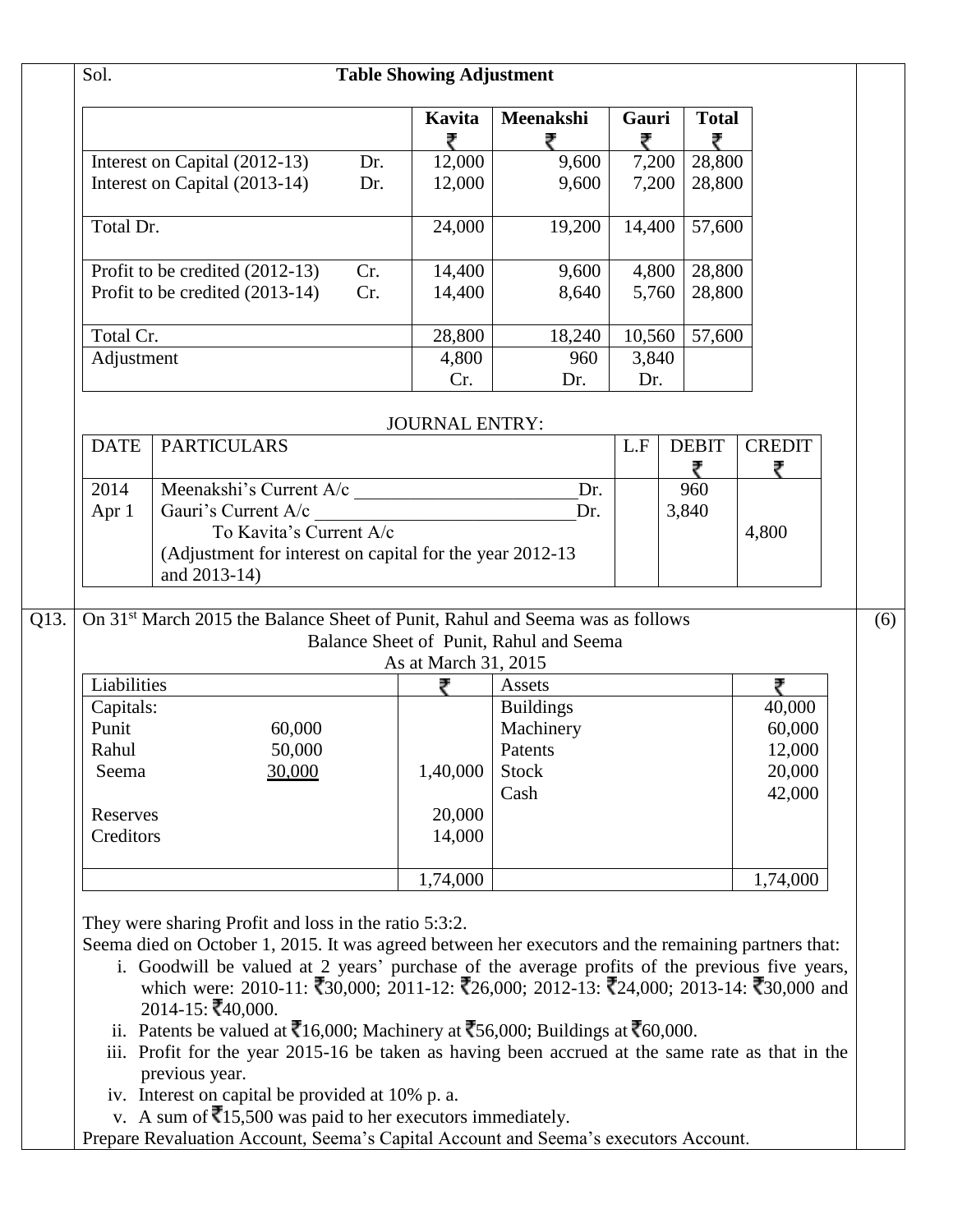| Sol.        |                        |    |                                |                     |                       |    |         |     |
|-------------|------------------------|----|--------------------------------|---------------------|-----------------------|----|---------|-----|
| Dr.         |                        |    | <b>Revaluation Account</b>     |                     |                       |    |         | Cr. |
| Particulars |                        | LF | ₹                              | Particulars         |                       |    | LF<br>₹ |     |
|             | To Machinery           |    | 4,000                          | <b>By Patents</b>   |                       |    | 4,000   |     |
|             | To Profit Distributed: |    |                                | <b>By Buildings</b> |                       |    | 20,000  |     |
| Punit       | 10,000                 |    |                                |                     |                       |    |         |     |
| Rahul       | 6,000                  |    |                                |                     |                       |    |         |     |
| Seema       | 4,000                  |    | 20,000                         |                     |                       |    |         |     |
|             |                        |    |                                |                     |                       |    |         |     |
|             |                        |    |                                |                     |                       |    |         |     |
|             |                        |    | 24,000                         |                     |                       |    | 24,000  |     |
|             |                        |    |                                |                     |                       |    |         |     |
| Dr.         |                        |    | <b>Seema's Capital Account</b> |                     |                       |    | Cr.     |     |
| Date        | Particulars            | LF | ₹                              | Date                | Particulars           | LF | ₹       |     |
| 2015        |                        |    |                                | 2015                |                       |    |         |     |
| Oct1        | To Seema's Executor's  |    | 55,500                         | Apr1                | By Balance b/d        |    | 30,000  |     |
|             | A/c                    |    |                                | Oct 1               | <b>By Reserves</b>    |    | 4,000   |     |
|             |                        |    |                                | Oct 1               | By Punit's Capital    |    | 7,500   |     |
|             |                        |    |                                | Oct $1$             | By Rahul's Capital    |    | 4,500   |     |
|             |                        |    |                                | Oct 1               | <b>By Revaluation</b> |    |         |     |
|             |                        |    |                                |                     | A/c                   |    | 4,000   |     |
|             |                        |    |                                | Oct 1               | By P & L Suspense     |    | 4,000   |     |
|             |                        |    |                                | Oct 1               | By Int. on Capital    |    | 1,500   |     |
|             |                        |    |                                |                     |                       |    |         |     |
|             |                        |    | 55,500                         |                     |                       |    | 55,500  |     |
|             |                        |    |                                |                     |                       |    |         |     |

| Dr.   | <b>Seema's Executor's Account</b> |    |        |       |                    |    | Cr.    |
|-------|-----------------------------------|----|--------|-------|--------------------|----|--------|
| Date  | Particulars                       | LF |        | Date  | Particulars        | LF | ₹      |
| 2015  |                                   |    |        | 2015  |                    |    |        |
| Oct 1 | To Bank A/c                       |    | 15,500 | Oct 1 | By Seema's Capital |    | 55,500 |
| Oct 1 | To Seema's                        |    |        |       | A/c                |    |        |
|       | Executor's Loan A/c               |    | 40,000 |       |                    |    |        |
|       |                                   |    | 55,500 |       |                    |    | 55,500 |

Average Profit=  $(30,000+26,000+24,000+30,000+40,000)/5 =$  30,000 Goodwill=  $30,000 \text{ X } 2 = 60,000$ Seema's share of Profit for 6 months=  $40,000 \text{ X } 6/12 \text{ X } 2/10 = \overline{3}4,000$ Interest on Seema's Capital = 30,000 X 10/100 X 6/12 = ₹1,500

Q14. Ruchi Ltd issued 42,000, 7% Debentures of  $\overline{5}100$  each on 1<sup>st</sup> April, 2011, redeemable at a premium of 8% on 31<sup>St</sup> March 2015. The Company decided to create required Debenture Redemption Reserve on 31<sup>st</sup> March 2014. The company invested the funds as required by law in a fixed deposit with State Bank of India on 1<sup>st</sup> April, 2014 earning interest @10% per annum. Tax was deducted at source by the bank on interest @10% per annum. Pass necessary Journal Entries regarding issue and redemption of debentures. (6)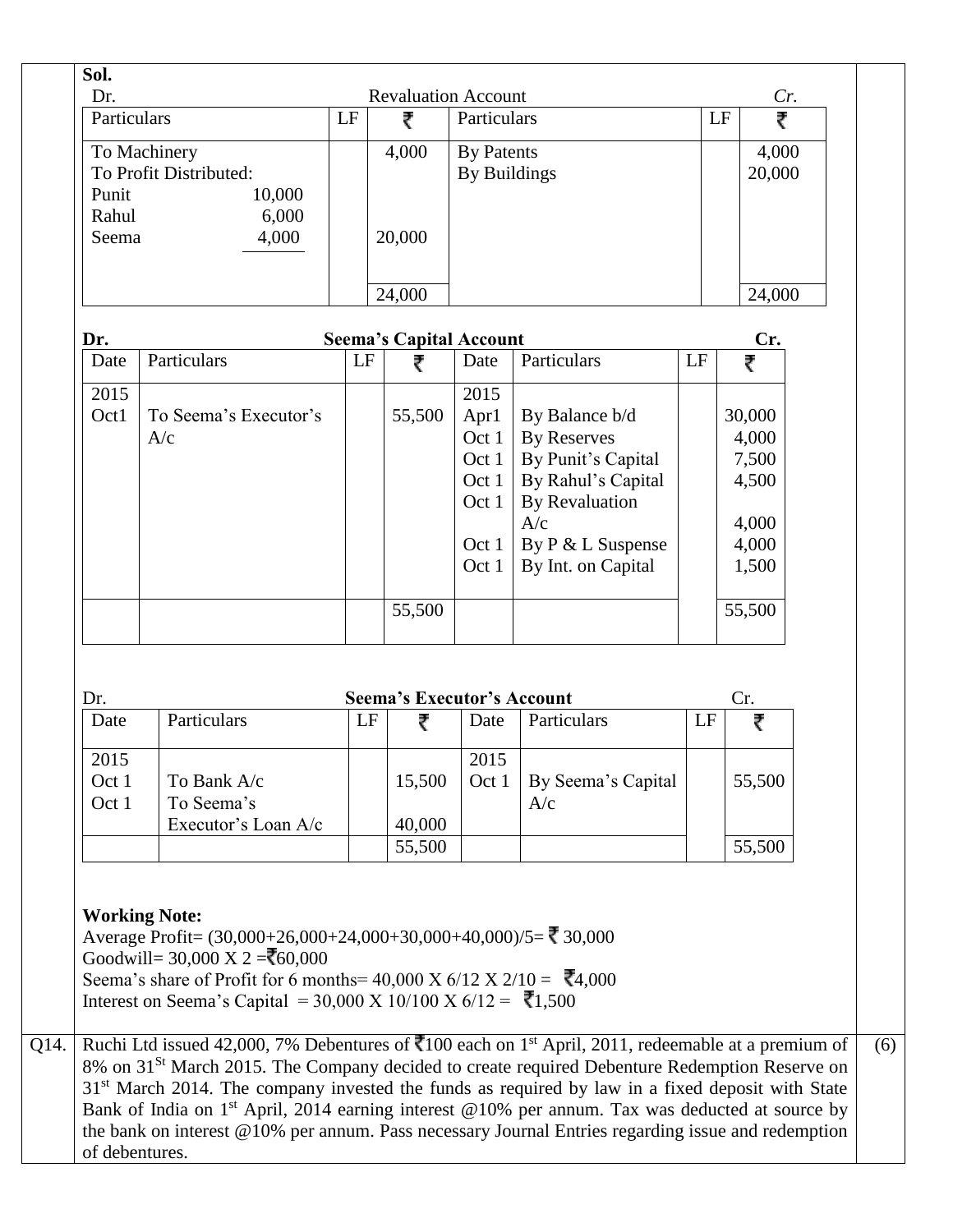## Sol. RUCHI LTD. JOURNAL

# **ISSUE OF DEBENTURES**

| Date    | <b>Particulars</b>                                  | L.F | <b>Debit</b> | <b>Credit</b> |
|---------|-----------------------------------------------------|-----|--------------|---------------|
|         |                                                     |     |              |               |
| 2011    |                                                     |     |              |               |
| April 1 |                                                     |     | 42,00,000    |               |
|         | To Debenture Application & Allotment $A/c$          |     |              | 42,00,000     |
|         | (Being the Application and allotment money          |     |              |               |
|         | received on issue of Debentures)                    |     |              |               |
| April 1 | Debenture Application & Allotment $A/c$ --------Dr. |     | 42,00,000    |               |
|         |                                                     |     | 3,36,000     |               |
|         | To 7% debenture $A/c$                               |     |              | 42,00,000     |
|         | To Premium on Redemption of Debenture A/c           |     |              | 3,36,000      |
|         | (Being allotment of Debentures redeemable at 8%)    |     |              |               |
|         | premium)                                            |     |              |               |

# **REDEMPTION OF DEBENTURES:**

| <b>Date</b>   | <b>Particulars</b>                                                        | L.F | <b>Debit</b> | <b>Credit</b> |
|---------------|---------------------------------------------------------------------------|-----|--------------|---------------|
| 2014          |                                                                           |     |              |               |
| March         | Surplus <i>i.e.</i> balance in Statement of Profit & Loss Dr.             |     | 10,50,000    |               |
| 31            | To Debenture redemption Reserve A/c                                       |     |              | 10,50,0000    |
|               | (Being the profits transferred to Debenture<br><b>Redemption Reserve)</b> |     |              |               |
| 2014          |                                                                           |     |              |               |
| April 1       | Debenture Redemption Investment A/c ----------- Dr.                       |     | 6,30,000     |               |
|               | To Bank A/c                                                               |     |              | 6,30,000      |
|               | (Being the Investment made as fixed deposit as per                        |     |              |               |
|               | Companies Act, 2013 earning Interest @10%)                                |     |              |               |
| 2015<br>March |                                                                           |     | 6,86,700     |               |
| 31            | TDS collected $A/c$ ----------------------------------- Dr.               |     | 6,300        |               |
|               | To Debenture Redemption Investment A/c                                    |     |              | 6,30,000      |
|               | To Interest Earned A/c                                                    |     |              | 63,000        |
|               | (Being the fixed deposit encashed on Redemption                           |     |              |               |
|               | and interest received @10%p.a.)                                           |     |              |               |
| 2015<br>March |                                                                           |     | 42,00,000    |               |
| 31            | Premium on Redemption of Debenture A/c-------- Dr                         |     | 3,36,000     |               |
|               | To Debentureholder's A/c                                                  |     |              | 45,36,000     |
|               | (Being amount due to Debenture holders)                                   |     |              |               |
|               |                                                                           |     |              |               |
| March         | Debentureholder's A/c -------------------------------- Dr.                |     | 45,36,000    |               |
| 31            | To Bank A/c                                                               |     |              | 45,36,000     |
|               | (Being the amount due paid on redemption)                                 |     |              |               |
|               |                                                                           |     |              |               |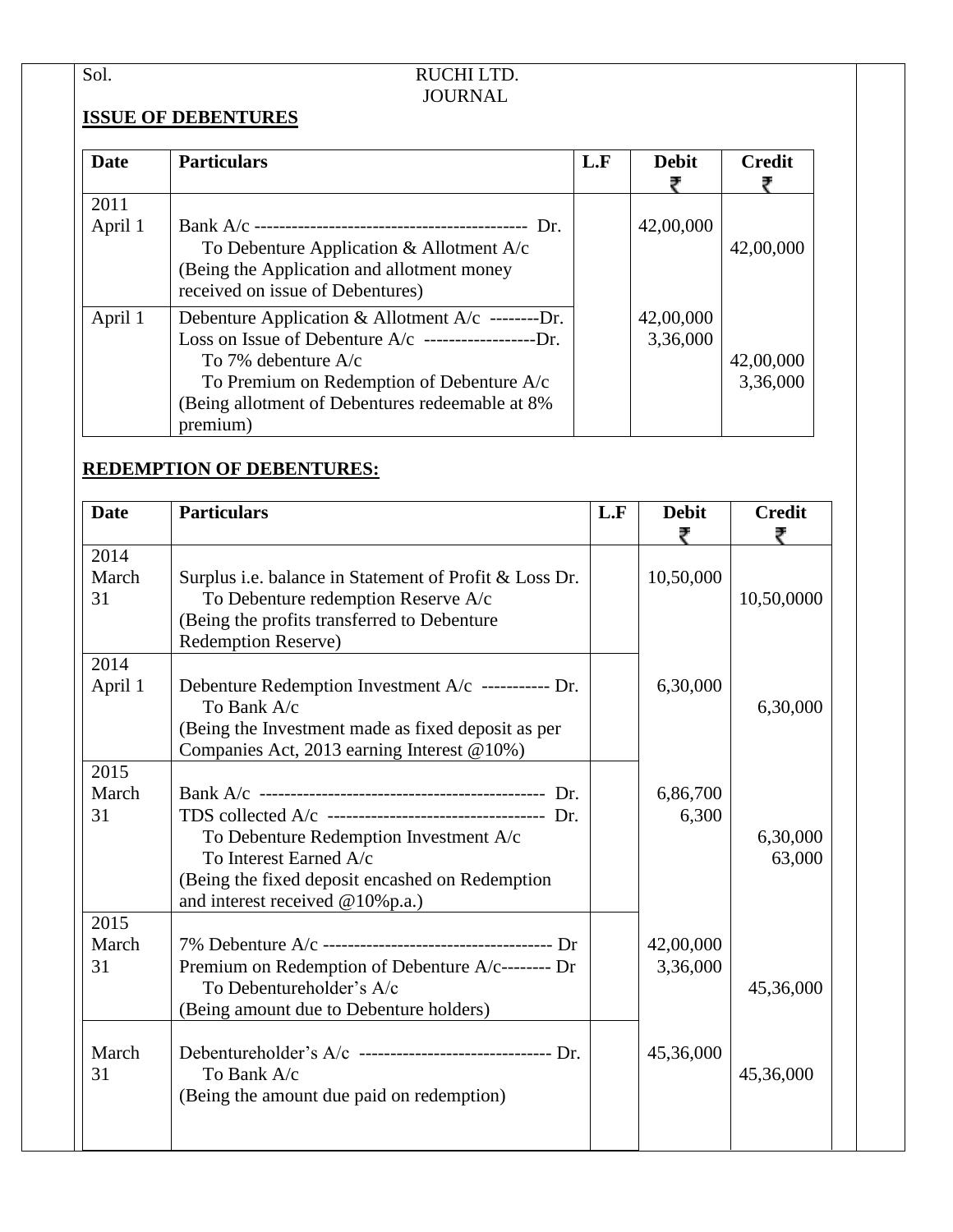|      | March<br>31                                                                             | Debenture Redemption Reserve A/c --------------- Dr.<br>To General Reserve A/c<br>(Being Debenture Redemption Reserve transferred to          |          |                                        | 10,50,000  | 10,50,000                    |                    |  |
|------|-----------------------------------------------------------------------------------------|-----------------------------------------------------------------------------------------------------------------------------------------------|----------|----------------------------------------|------------|------------------------------|--------------------|--|
|      |                                                                                         | General Reserve)                                                                                                                              |          |                                        |            |                              |                    |  |
| Q15. |                                                                                         | Hema and Garima were partners in a firm sharing profits in the ratio of 3:2. On March 31, 2015, their<br><b>Balance Sheet was as follows:</b> |          |                                        |            |                              | (6)                |  |
|      |                                                                                         |                                                                                                                                               |          | Balance Sheet of Hema and Garima       |            |                              |                    |  |
|      |                                                                                         |                                                                                                                                               |          | as at March 31, 2015                   |            |                              |                    |  |
|      | Liabilities                                                                             |                                                                                                                                               | ₹        | Assets                                 |            |                              | ₹                  |  |
|      | Creditors                                                                               |                                                                                                                                               | 36,000   | <b>Bank</b>                            |            |                              | 40,000             |  |
|      |                                                                                         | Garima's Husband's Loan                                                                                                                       | 60,000   | Debtors                                |            |                              | 76,000             |  |
|      |                                                                                         | Hema's Loan                                                                                                                                   | 40,000   | <b>Stock</b>                           |            |                              | 2,00,000           |  |
|      | Capitals:<br>Hema                                                                       |                                                                                                                                               |          | Furniture<br><b>Leasehold Premises</b> |            |                              | 20,000<br>1,00,000 |  |
|      | Garima                                                                                  | 2,00,000<br>1,00,000                                                                                                                          | 3,00,000 |                                        |            |                              |                    |  |
|      |                                                                                         |                                                                                                                                               | 4,36,000 |                                        |            |                              | 4,36,000           |  |
|      |                                                                                         |                                                                                                                                               |          |                                        |            |                              |                    |  |
|      | as under:                                                                               | On the above date the firm was dissolved. The various assets were realized and liabilities were settled                                       |          |                                        |            |                              |                    |  |
|      |                                                                                         | Garima agreed to pay her husband's loan.<br>(i)                                                                                               |          |                                        |            |                              |                    |  |
|      |                                                                                         | Leasehold Premises realized $\bar{(-}, 50,000)$ and Debtors $\bar{(-}, 2,000)$ less.<br>(ii)                                                  |          |                                        |            |                              |                    |  |
|      |                                                                                         | Half the creditors agreed to accept furniture of the firm as full settlement of their claim<br>(iii)                                          |          |                                        |            |                              |                    |  |
|      |                                                                                         | and remaining half agreed to accept 5% less.                                                                                                  |          |                                        |            |                              |                    |  |
|      | 50% Stock was taken over by Hema on cash payment of ₹90,000 and remaining stock<br>(iv) |                                                                                                                                               |          |                                        |            |                              |                    |  |
|      |                                                                                         |                                                                                                                                               |          |                                        |            |                              |                    |  |
|      |                                                                                         | was sold for $\sqrt[3]{94,000}$ .                                                                                                             |          |                                        |            |                              |                    |  |
|      |                                                                                         | Realisation expenses of $\bar{x}$ 10,000 were paid by Garima on behalf of firm.<br>(v)                                                        |          |                                        |            |                              |                    |  |
|      |                                                                                         | Pass necessary journal entries for the dissolution of the firm.<br>(vi)                                                                       |          |                                        |            |                              |                    |  |
|      | Sol:                                                                                    |                                                                                                                                               |          |                                        |            |                              |                    |  |
|      |                                                                                         |                                                                                                                                               |          | Journal                                |            |                              |                    |  |
|      | Date                                                                                    | Particulars                                                                                                                                   |          |                                        | Dr. $($ ₹) | Cr. $(\vec{\mathbf{\zeta}})$ |                    |  |
|      | $\mathbf{1}$                                                                            | Realisation A/c                                                                                                                               |          | Dr.                                    | 3,96,000   |                              |                    |  |
|      |                                                                                         | To Debtors A/c                                                                                                                                |          |                                        |            | 76,000                       |                    |  |
|      |                                                                                         | To Stock A/c                                                                                                                                  |          |                                        |            | 2,00,000                     |                    |  |
|      |                                                                                         | To Furniture A/c                                                                                                                              |          |                                        |            | 20,000                       |                    |  |
|      |                                                                                         | To Leasehold Premises A/c                                                                                                                     |          |                                        |            | 1,00,000                     |                    |  |
|      |                                                                                         | (Being Assets transferred to Realisation A/c)                                                                                                 |          |                                        |            |                              |                    |  |
|      | $\overline{2}$                                                                          | Creditors A/c                                                                                                                                 |          | Dr.                                    | 36,000     |                              |                    |  |
|      |                                                                                         | Garima's Husband's loan A/c                                                                                                                   |          |                                        | 60,000     |                              |                    |  |
|      |                                                                                         | Dr.                                                                                                                                           |          |                                        |            | 96,000                       |                    |  |
|      |                                                                                         | To Realisation A/c                                                                                                                            |          |                                        |            |                              |                    |  |
|      |                                                                                         | (Being third party liabilities transferred to Realisation $A/c$ )                                                                             |          |                                        |            |                              |                    |  |
|      | 3                                                                                       | Bank A/c                                                                                                                                      |          | Dr.                                    | 4,08,000   |                              |                    |  |
|      |                                                                                         | To Realisation A/c                                                                                                                            |          |                                        |            | 4,08,000                     |                    |  |
|      |                                                                                         | (Being Assets realised)                                                                                                                       |          |                                        |            |                              |                    |  |
|      | $\overline{4}$                                                                          | Realisation A/c                                                                                                                               |          | Dr.                                    | 17,100     |                              |                    |  |
|      |                                                                                         | To Bank A/c<br>(Being creditors paid)                                                                                                         |          |                                        |            | 17,100                       |                    |  |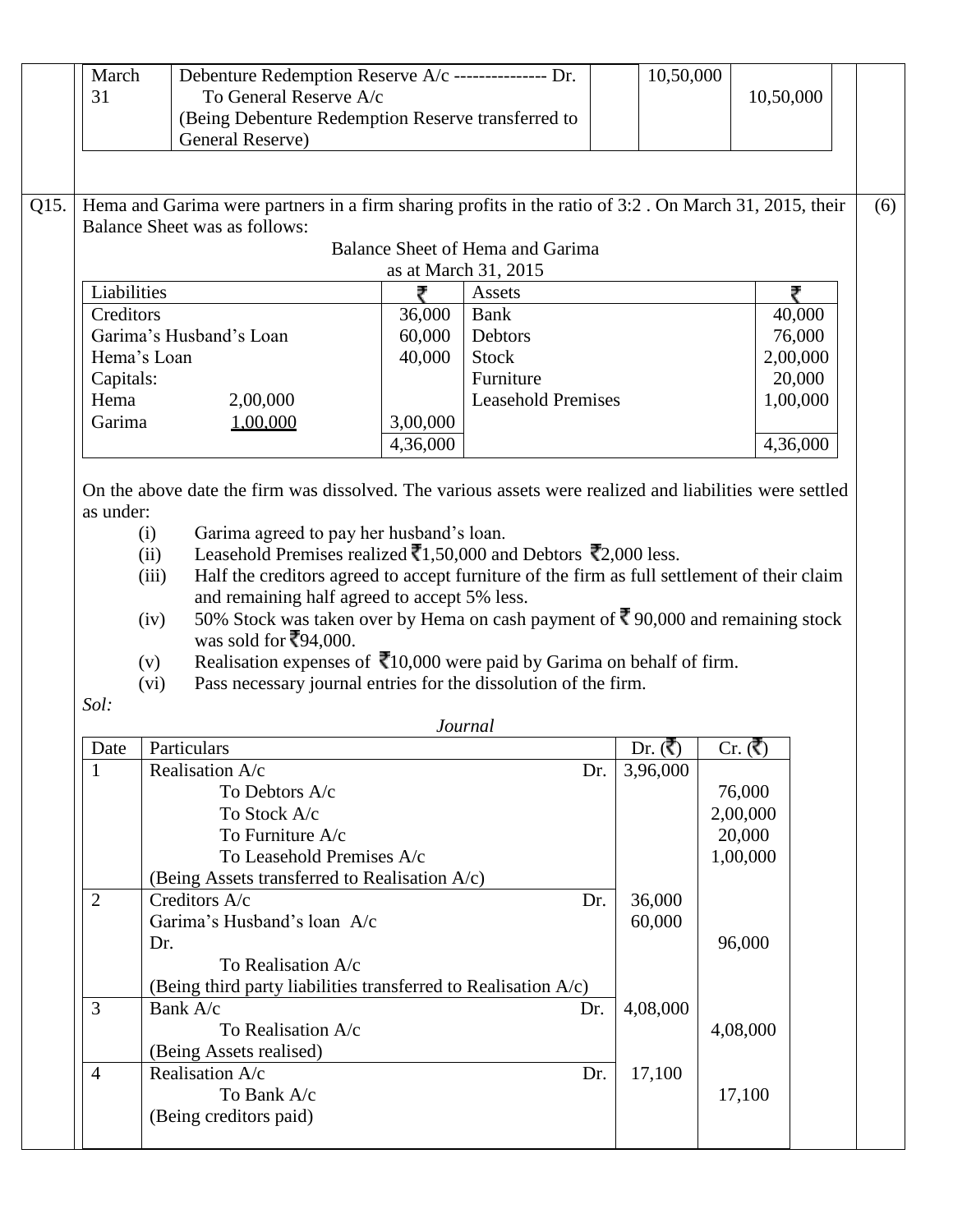|                                                                                                                                                                                                                                                                                                                                                                                                                                                                                                                                                                                                                      | 5                                          | Realisation A/c                                                                                                                                   |          |                          | Dr. | 70,000 |          |     |
|----------------------------------------------------------------------------------------------------------------------------------------------------------------------------------------------------------------------------------------------------------------------------------------------------------------------------------------------------------------------------------------------------------------------------------------------------------------------------------------------------------------------------------------------------------------------------------------------------------------------|--------------------------------------------|---------------------------------------------------------------------------------------------------------------------------------------------------|----------|--------------------------|-----|--------|----------|-----|
|                                                                                                                                                                                                                                                                                                                                                                                                                                                                                                                                                                                                                      |                                            | To Garima's Capital A/c                                                                                                                           |          |                          |     |        | 70,000   |     |
|                                                                                                                                                                                                                                                                                                                                                                                                                                                                                                                                                                                                                      |                                            | (Being realization expenses and Garima's husband loan paid                                                                                        |          |                          |     |        |          |     |
|                                                                                                                                                                                                                                                                                                                                                                                                                                                                                                                                                                                                                      |                                            | off by Garima)                                                                                                                                    |          |                          |     |        |          |     |
|                                                                                                                                                                                                                                                                                                                                                                                                                                                                                                                                                                                                                      | 6                                          | Realisation A/c                                                                                                                                   |          |                          | Dr. | 20,900 |          |     |
|                                                                                                                                                                                                                                                                                                                                                                                                                                                                                                                                                                                                                      |                                            |                                                                                                                                                   |          |                          |     |        |          |     |
|                                                                                                                                                                                                                                                                                                                                                                                                                                                                                                                                                                                                                      |                                            | To Hema's Capital A/c                                                                                                                             |          |                          |     |        | 12,540   |     |
|                                                                                                                                                                                                                                                                                                                                                                                                                                                                                                                                                                                                                      |                                            | To Garima's Capital A/c                                                                                                                           |          |                          |     |        | 8,360    |     |
|                                                                                                                                                                                                                                                                                                                                                                                                                                                                                                                                                                                                                      |                                            | (Being profit on realization distributed among partners)                                                                                          |          |                          |     |        |          |     |
|                                                                                                                                                                                                                                                                                                                                                                                                                                                                                                                                                                                                                      | 7                                          | Hema's Loan A/c                                                                                                                                   |          |                          | Dr. | 40,000 |          |     |
|                                                                                                                                                                                                                                                                                                                                                                                                                                                                                                                                                                                                                      |                                            | To Bank A/c                                                                                                                                       |          | 40,000                   |     |        |          |     |
|                                                                                                                                                                                                                                                                                                                                                                                                                                                                                                                                                                                                                      | (Being Hema's laon paid)                   |                                                                                                                                                   |          |                          |     |        |          |     |
|                                                                                                                                                                                                                                                                                                                                                                                                                                                                                                                                                                                                                      | 8<br>Hema's Capital A/c<br>2,12,540<br>Dr. |                                                                                                                                                   |          |                          |     |        |          |     |
|                                                                                                                                                                                                                                                                                                                                                                                                                                                                                                                                                                                                                      | Garima's Capital A/c<br>Dr.<br>1,78,360    |                                                                                                                                                   |          |                          |     |        |          |     |
|                                                                                                                                                                                                                                                                                                                                                                                                                                                                                                                                                                                                                      | To Bank A/c                                |                                                                                                                                                   |          |                          |     |        |          |     |
|                                                                                                                                                                                                                                                                                                                                                                                                                                                                                                                                                                                                                      |                                            | (Being amount paid to partners at final settlement of                                                                                             |          |                          |     |        |          |     |
|                                                                                                                                                                                                                                                                                                                                                                                                                                                                                                                                                                                                                      |                                            | accounts)                                                                                                                                         |          |                          |     |        |          |     |
|                                                                                                                                                                                                                                                                                                                                                                                                                                                                                                                                                                                                                      |                                            |                                                                                                                                                   |          |                          |     |        |          |     |
|                                                                                                                                                                                                                                                                                                                                                                                                                                                                                                                                                                                                                      |                                            |                                                                                                                                                   |          |                          |     |        |          |     |
|                                                                                                                                                                                                                                                                                                                                                                                                                                                                                                                                                                                                                      |                                            |                                                                                                                                                   |          |                          |     |        |          |     |
|                                                                                                                                                                                                                                                                                                                                                                                                                                                                                                                                                                                                                      |                                            |                                                                                                                                                   |          |                          |     |        |          |     |
|                                                                                                                                                                                                                                                                                                                                                                                                                                                                                                                                                                                                                      |                                            |                                                                                                                                                   |          |                          |     |        |          |     |
| Q16.                                                                                                                                                                                                                                                                                                                                                                                                                                                                                                                                                                                                                 |                                            |                                                                                                                                                   |          |                          |     |        |          | (8) |
|                                                                                                                                                                                                                                                                                                                                                                                                                                                                                                                                                                                                                      |                                            | P and Q were partners in a firm sharing profits in 3; 2 ratio. R was admitted as a new partner for $1/4^{\text{th}}$                              |          |                          |     |        |          |     |
|                                                                                                                                                                                                                                                                                                                                                                                                                                                                                                                                                                                                                      | follows:                                   | share in the profits on April 1, 2015. The Balance Sheet of the firm on March 31, 2015 was as                                                     |          |                          |     |        |          |     |
|                                                                                                                                                                                                                                                                                                                                                                                                                                                                                                                                                                                                                      |                                            |                                                                                                                                                   |          |                          |     |        |          |     |
|                                                                                                                                                                                                                                                                                                                                                                                                                                                                                                                                                                                                                      |                                            |                                                                                                                                                   |          | Balance Sheet of P and Q |     |        |          |     |
|                                                                                                                                                                                                                                                                                                                                                                                                                                                                                                                                                                                                                      |                                            |                                                                                                                                                   |          | As at March 31, 2015     |     |        |          |     |
|                                                                                                                                                                                                                                                                                                                                                                                                                                                                                                                                                                                                                      | Liabilities                                |                                                                                                                                                   | ₹        | Assets                   |     |        | ₹        |     |
|                                                                                                                                                                                                                                                                                                                                                                                                                                                                                                                                                                                                                      | Creditors                                  |                                                                                                                                                   | 20,000   | Cash                     |     |        | 20,000   |     |
|                                                                                                                                                                                                                                                                                                                                                                                                                                                                                                                                                                                                                      |                                            | <b>General Reserve</b>                                                                                                                            | 16,000   | Debtors                  |     |        | 18,000   |     |
|                                                                                                                                                                                                                                                                                                                                                                                                                                                                                                                                                                                                                      | Capitals:                                  |                                                                                                                                                   |          | <b>Stock</b>             |     |        | 20,000   |     |
|                                                                                                                                                                                                                                                                                                                                                                                                                                                                                                                                                                                                                      | P                                          | 96,000                                                                                                                                            |          | Furniture                |     |        | 12,000   |     |
|                                                                                                                                                                                                                                                                                                                                                                                                                                                                                                                                                                                                                      | Q                                          | 68,000                                                                                                                                            | 1,64,000 | Machinery                |     |        | 40,000   |     |
|                                                                                                                                                                                                                                                                                                                                                                                                                                                                                                                                                                                                                      |                                            |                                                                                                                                                   |          | <b>Buildings</b>         |     |        | 90,000   |     |
|                                                                                                                                                                                                                                                                                                                                                                                                                                                                                                                                                                                                                      |                                            |                                                                                                                                                   | 2,00,000 |                          |     |        | 2,00,000 |     |
|                                                                                                                                                                                                                                                                                                                                                                                                                                                                                                                                                                                                                      |                                            |                                                                                                                                                   |          |                          |     |        |          |     |
| The terms of agreement on R's admission were as follows:<br>a) R brought in cash $\overline{\text{60,000}}$ for his capital and $\overline{\text{630,000}}$ for his share of goodwill.<br>b) Building was valued at $\bar{\mathbf{\mathcal{R}}}$ 1,00,000 and Machinery at $\bar{\mathbf{\mathcal{R}}}$ 36,000.<br>The capital accounts of P and Q were to be adjusted in the new profit-sharing ratio. Necessary<br>$\mathbf{c}$ )<br>cash was to be brought in or paid off to them as the case may be.<br>Prepare Revaluation Account, Partner's Capital Account and the Balance Sheet of P, Q and R.<br><b>OR</b> |                                            |                                                                                                                                                   |          |                          |     |        |          |     |
|                                                                                                                                                                                                                                                                                                                                                                                                                                                                                                                                                                                                                      |                                            |                                                                                                                                                   |          |                          |     |        |          |     |
|                                                                                                                                                                                                                                                                                                                                                                                                                                                                                                                                                                                                                      |                                            | Khushboo, Leela and Meena were partners in a firm sharing profits in the ratio of 5:3:2. Their<br>Balance Sheet on March 31, 2015 was as follows: |          |                          |     |        |          |     |
|                                                                                                                                                                                                                                                                                                                                                                                                                                                                                                                                                                                                                      |                                            |                                                                                                                                                   |          |                          |     |        |          |     |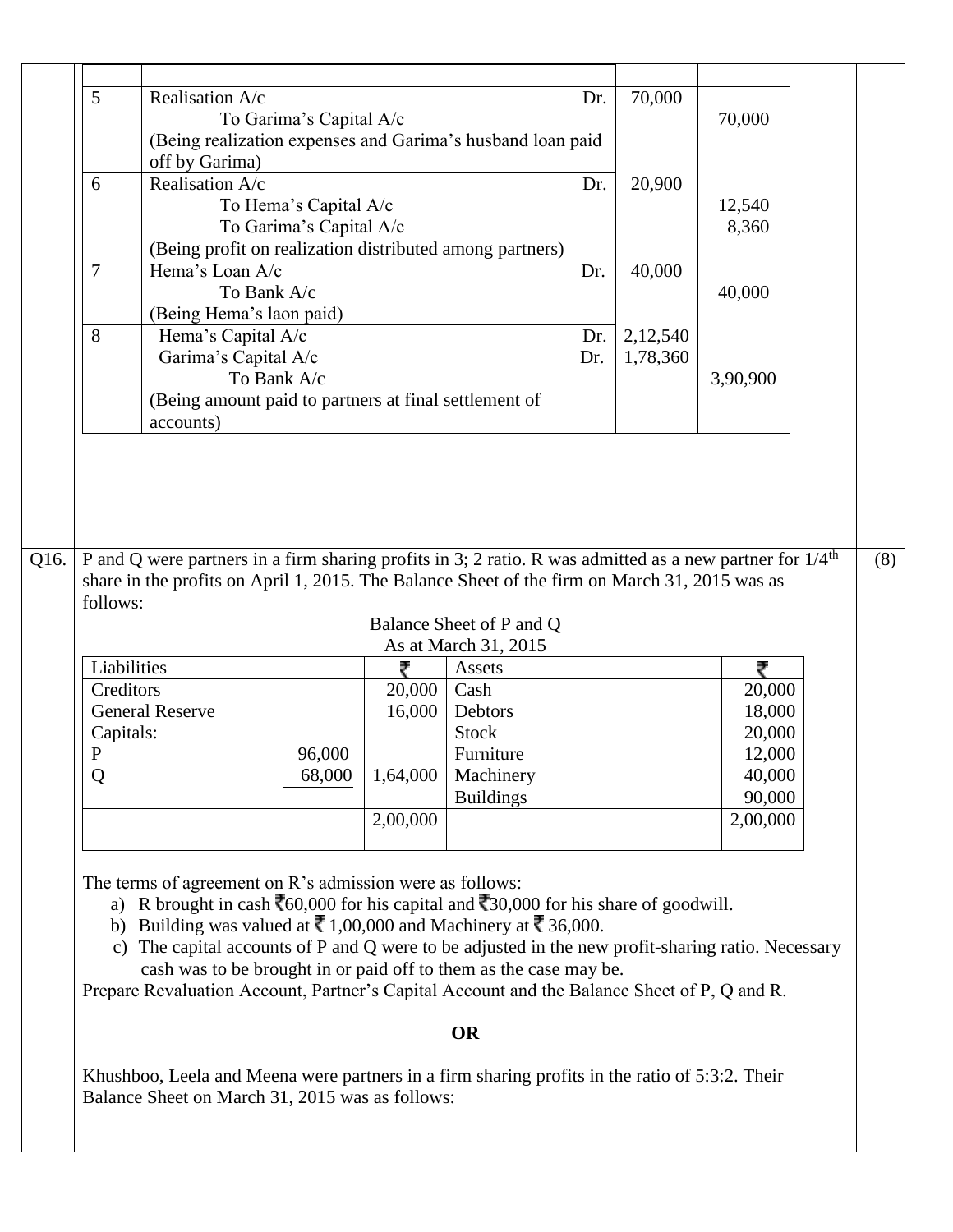| Sol.                 |        |          |                                            |          |  |  |  |  |
|----------------------|--------|----------|--------------------------------------------|----------|--|--|--|--|
|                      |        |          | Balance Sheet of Khushboo, Leela and Meena |          |  |  |  |  |
| As at March 31, 2015 |        |          |                                            |          |  |  |  |  |
| Liabilities          |        |          | Assets                                     |          |  |  |  |  |
| Creditors            |        | 70,000   | Bank                                       | 44,000   |  |  |  |  |
| Capitals:            |        |          | Debtors                                    | 24,000   |  |  |  |  |
| Khushboo             | 90,000 |          | <b>Stock</b>                               | 60,000   |  |  |  |  |
| Leela                | 56,000 |          | <b>Buildings</b>                           | 1,40,000 |  |  |  |  |
| Meena                | 60,000 | 2,06,000 | Profit & Loss A/c                          | 8,000    |  |  |  |  |
|                      |        |          |                                            |          |  |  |  |  |
|                      |        | 2,76,000 |                                            | 2,76,000 |  |  |  |  |

On April 1,2015 Leela retired on the following terms:

- i. Building was to be depreciated by  $\overline{\mathbf{\xi}}$  10,000.
- ii. A Provision of 5% was to be made on Debtors for doubtful debts.
- iii. Salary outstanding was  $\bar{\mathbf{\mathcal{R}}}$  4,800.
- iv. Goodwill of the firm was valued at  $\overline{\mathbf{C}}$ 1,40,000.
- v. Leela was to be paid  $\overline{2}20,800$  through cheque and the balance was to be paid in two equal quarterly installments (starting from June 30, 2015) along with interest @ 10% p.a.

Prepare Revaluation Account, Leela's Capital Account and her Loan Account till it is finally paid.

| <b>Revaluation Account</b><br>Dr. |    |        |              |    |        |  |  |
|-----------------------------------|----|--------|--------------|----|--------|--|--|
| Particulars                       | LF |        | Particulars  | LF |        |  |  |
| To Machinery                      |    | 4,000  | By Buildings |    | 10,000 |  |  |
| To Profit Distributed:            |    |        |              |    |        |  |  |
| 3,600<br>P                        |    |        |              |    |        |  |  |
| 2,400<br>Q                        |    |        |              |    |        |  |  |
|                                   |    | 6,000  |              |    |        |  |  |
|                                   |    |        |              |    |        |  |  |
|                                   |    | 10,000 |              |    | 10,000 |  |  |

| Dr.         | <b>Partners' Capital Account</b> |        |        |                |          |        |        |  |
|-------------|----------------------------------|--------|--------|----------------|----------|--------|--------|--|
| Particulars | P                                |        | R      | Particulars    | P        |        | R      |  |
|             |                                  |        |        |                |          |        |        |  |
| To Cash A/c | 19,200                           | 16,800 |        | By Balance b/d | 96,000   | 68,000 |        |  |
|             |                                  |        |        | By General     |          |        |        |  |
| To Balance  | 1,08,000                         | 72,000 | 60,000 | Reserve        | 9,600    | 6,400  |        |  |
| C/d         |                                  |        |        | By Cash A/c    |          |        | 60,000 |  |
|             |                                  |        |        | By Premium A/c | 18,000   | 12,000 |        |  |
|             |                                  |        |        | By Revaluation | 3,600    | 2,400  |        |  |
|             |                                  |        |        | A/c            |          |        |        |  |
|             | 1,27,200                         | 88,800 | 60,000 |                | 1,27,200 | 88,800 | 60,000 |  |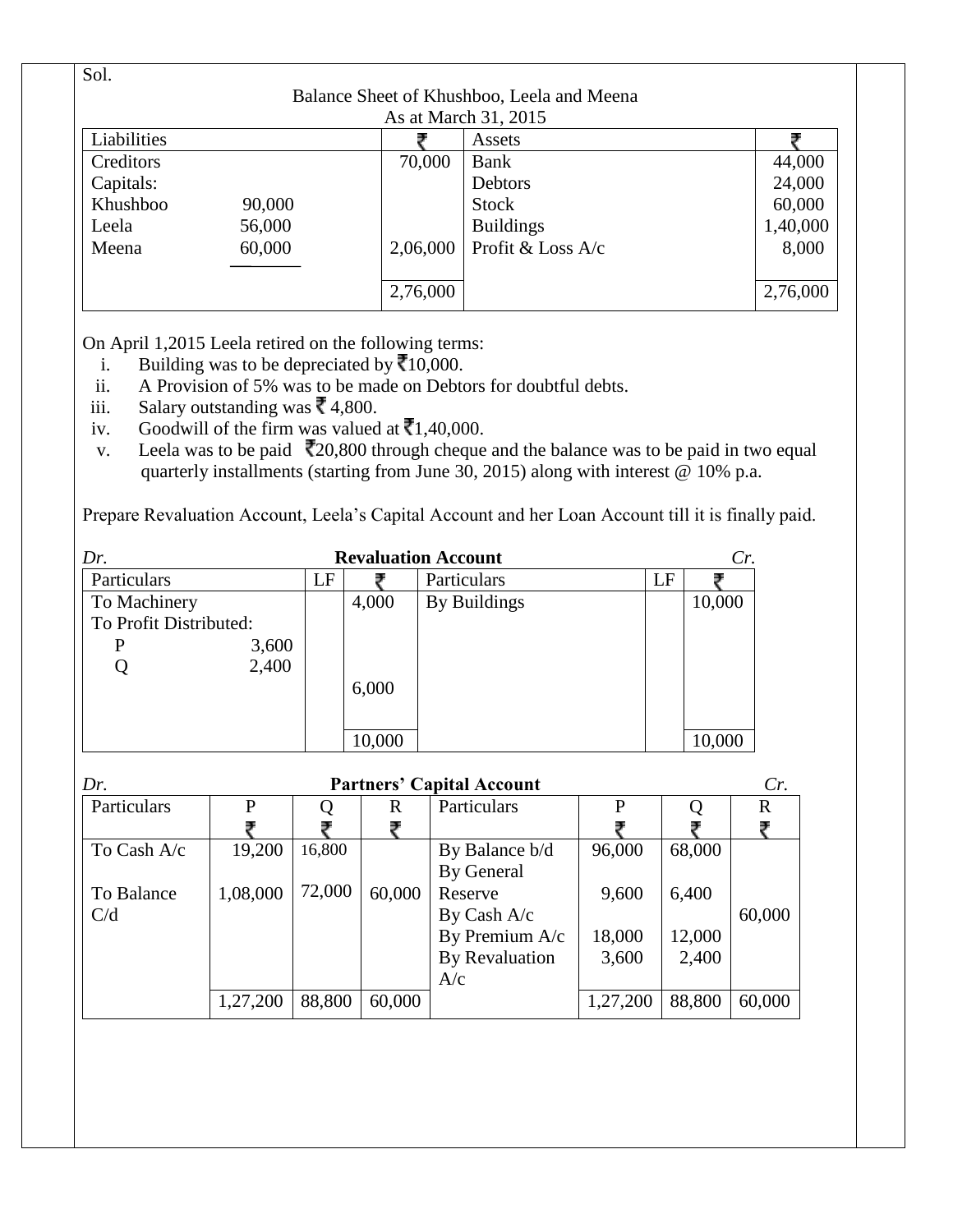|              |          |          | Balance Sheet of P, Q and R |          |
|--------------|----------|----------|-----------------------------|----------|
|              |          |          | As at April 1, 2015         |          |
| Liabilities  |          |          | Assets                      |          |
| Creditors    |          | 20,000   | <b>Building</b>             | 1,00,000 |
| Capital:     |          |          | Machinery                   | 36,000   |
| $\mathbf{P}$ | 1,08,000 |          | Cash                        |          |
| Q            | 72,000   |          | $(20,000+60,000+30,000-$    |          |
| $\mathbf R$  | 60,000   | 2,40,000 | 19,200-16,800)              | 74,000   |
|              |          |          | <b>Debtors</b>              | 18,000   |
|              |          |          | <b>Stock</b>                | 20,000   |
|              |          |          | Furniture                   | 12,000   |
|              |          | 2,60,000 |                             | 2,60,000 |

# **OR**

| Dr.                                                                  |    | <b>Revaluation Account</b> |                                                          |                         |    | Cr.              |
|----------------------------------------------------------------------|----|----------------------------|----------------------------------------------------------|-------------------------|----|------------------|
| Particulars                                                          | LF |                            | Particulars                                              |                         | LF |                  |
| To Buildings<br>To Prov. for Doubtful Debts<br>To Salary Outstanding |    | 10,000<br>1,200<br>4,800   | <b>By Loss Distributed</b><br>Khushboo<br>Leela<br>Meena | 8,000<br>4,800<br>3,200 |    | 16,000<br>16,000 |
|                                                                      |    | 16,000                     |                                                          |                         |    |                  |

| Dr.                                                                                  |    |                                              | <b>Leela's Capital Account</b>                                |    | Cr.                                  |
|--------------------------------------------------------------------------------------|----|----------------------------------------------|---------------------------------------------------------------|----|--------------------------------------|
| Particulars                                                                          | LF |                                              | Particulars                                                   | LF |                                      |
| To Profit & Loss $A/c$<br>To Revaluation $A/c$<br>To Bank A/c<br>To Leela's Loan A/c |    | 2,400<br>4,800<br>20,800<br>70,000<br>98,000 | By Balance b/d<br>By Khushboo's Capital<br>By Meena's Capital |    | 56,000<br>30,000<br>12,000<br>98,000 |

| Dr.                      | <b>Leela's Loan Account</b> |    |                  |                                          |                                                  |    |                        |
|--------------------------|-----------------------------|----|------------------|------------------------------------------|--------------------------------------------------|----|------------------------|
| Date                     | Particulars                 | LF |                  | Date                                     | Particulars                                      | LF |                        |
| 2015<br>Jun 30<br>Sep 30 | To Bank A/c<br>To Bank A/c  |    | 36,750<br>35,875 | 2015<br>Apr 1<br><b>Jun 30</b><br>Sep 30 | By Leela's Capital<br>By Interest<br>By Interest |    | 70,000<br>1,750<br>875 |
|                          |                             |    | 72,625           |                                          |                                                  |    | 72,625                 |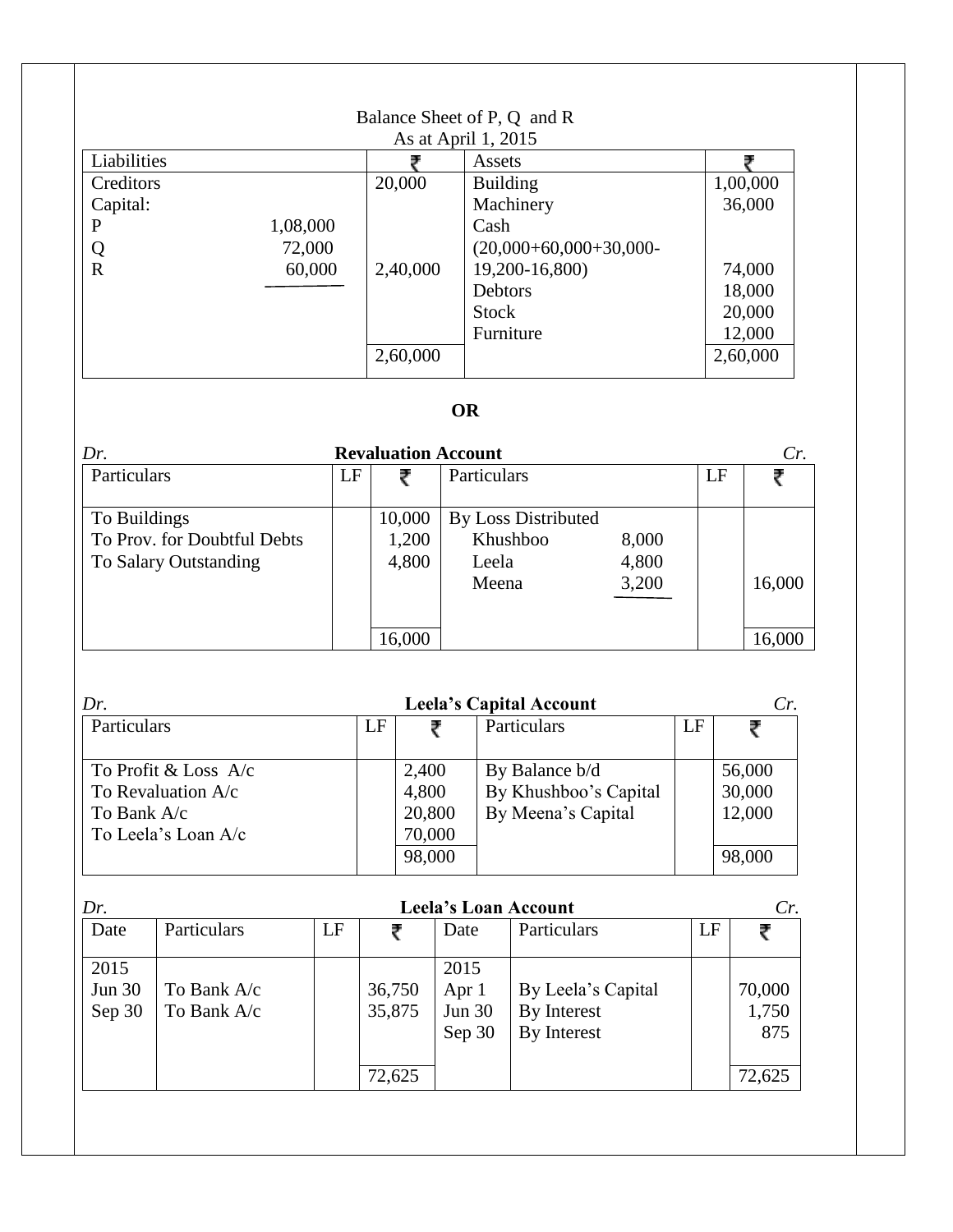Q17. Surya Ltd with a Registered capital of 10,00,000 Equity Shares of  $\overline{5}10$  each, issued 1,00,000 Equity Shares payable  $\overline{3}$  on Application,  $\overline{5}2$  on Allotment,  $\overline{5}3$  on First Call and  $\overline{5}2$  on Second and Final Call. The amount due on Allotment was duly received except Mr. X holding 6,000 shares. His shares were immediately forfeited. On the first call being made, Mr. Y holding 5,000 Equity shares paid the entire balance on his holding. Second call was not made.

Pass the necessary Journal Entries to record the transactions and Show how the Share Capital will be presented in the Balance Sheet of the Company. Also prepare notes to accounts.

## **OR**

a) Nidhi Ltd. issued 2,000 Shares of  $\overline{3}100$  each. All the money was received except on 200 shares on which only  $\sqrt[3]{2}90$  per share were received. These shares were forfeited and out of the forfeited shares 100 shares were reissued at  $\overline{80}$  each as fully paid up. Pass necessary Journl entries for the above transactions and prepare the Forfeited Share Account.

## b) Complete the following Journal Entries:

| S.No.          | Particulars                                                      | L.F | Debit | Credit |
|----------------|------------------------------------------------------------------|-----|-------|--------|
|                |                                                                  |     |       |        |
| $\mathbf{i}$ . | Dr                                                               |     |       |        |
|                | $T0$ -----------------------------                               |     |       |        |
|                | T0-----------------------------                                  |     |       |        |
|                | (Being the forfeiture of 1000 shares of ₹                        |     |       |        |
|                | 10 each, ₹8 called up, on which allotment                        |     |       |        |
|                | money of $\overline{3}$ and First Call of $\overline{3}$ has not |     |       |        |
|                | been received.)                                                  |     |       |        |
| ii.            | Dr                                                               |     |       |        |
|                | T0------------------------------                                 |     |       |        |
|                | To-----------------------------                                  |     |       |        |
|                | (Being reissue of 1000 forfeited shares)                         |     |       |        |
|                | fully paid up at $\bar{z}$ 11 per share)                         |     |       |        |
| iii.           | $1$ r                                                            |     |       |        |
|                | T0-------------------------------                                |     |       |        |
|                | (Being gain on the reissue of shares                             |     |       |        |
|                | transferred to capital reserve Account)                          |     |       |        |

## Sol.

In the books of Surya Ltd.:

To Equity Share Capital A/c

Shares  $@\bar{z}2$  per share)

(Being Allotment made due on 1,00,000 Equity

Journal S.No Particulars L.F Debit Credit I Bank  $A/c$  Dr. To Equity Share Application A/c (Being the application money received on 1,00,000 shares  $@$ ,  $@$  per share received) 3,00,000 Ii Equity Share Application A/c Dr. To Equity Share Capital A/c (Being the application money transferred to Share Capital A/c) 3,00,000 Iii Equity Share Allotment A/c Dr. 2,00,000

(8)

3,00,000

₹

3,00,000

2,00,000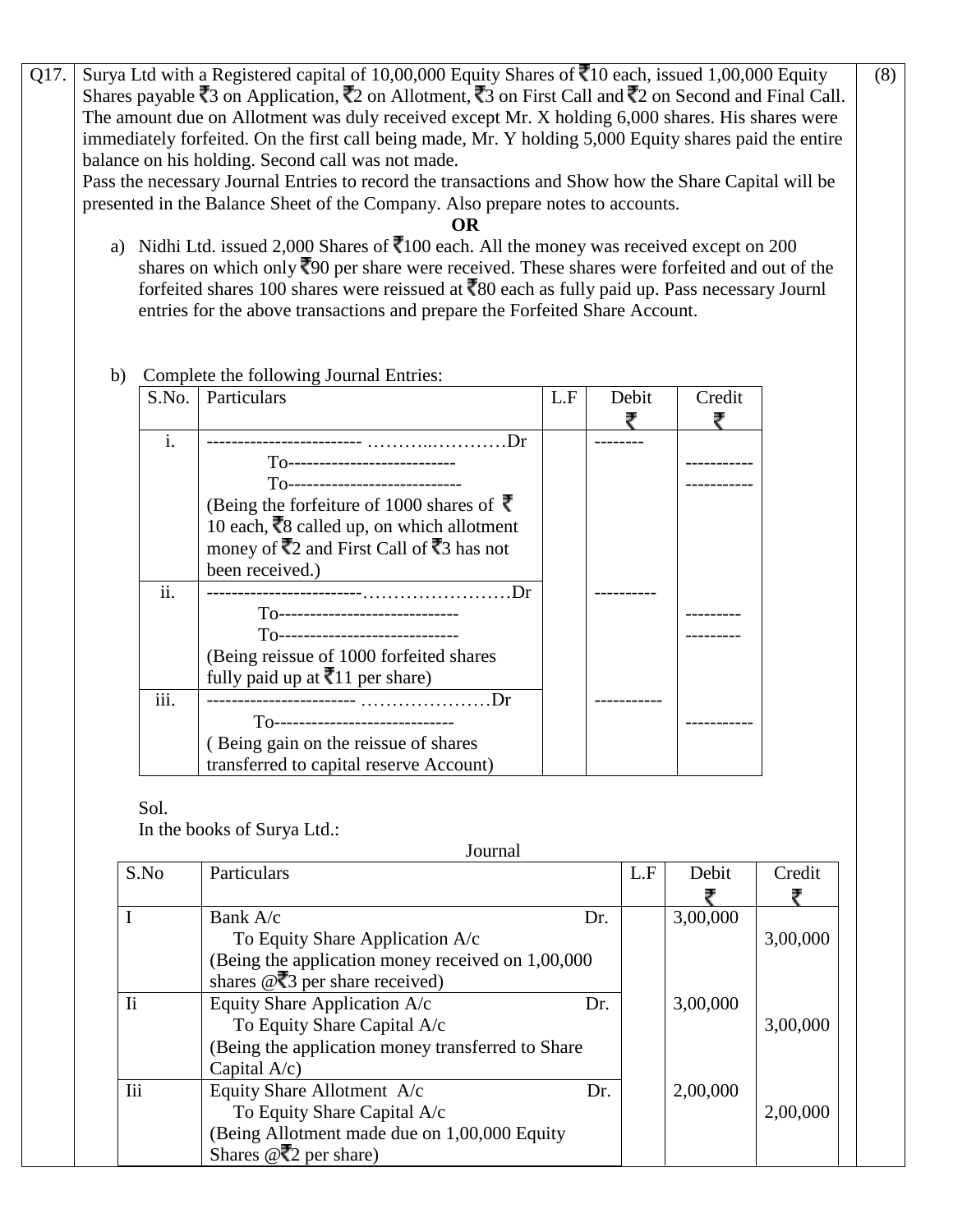| Iv | Bank A/c                                                                             | Dr. | 1,88,000 |          |
|----|--------------------------------------------------------------------------------------|-----|----------|----------|
|    | Calls in Arrears $A/c$                                                               | Dr. | 12,000   |          |
|    | To Equity Share Allotment A/c                                                        |     |          | 2,00,000 |
|    | (Being the Allotment money received except for                                       |     |          |          |
|    | $6,000$ shares)                                                                      |     |          |          |
| V  | Equity Share Capital A/c                                                             | Dr. | 30,000   |          |
|    | To Share Forfeited A/c                                                               |     |          | 18,000   |
|    | To Calls in Arrears A/c                                                              |     |          | 12,000   |
|    | (Being 6,000 shares forfeited for non-payment of                                     |     |          |          |
|    | allotment money)                                                                     |     |          |          |
| V  | Equity Share First Call A/c                                                          | Dr. | 2,82,000 |          |
|    | To Equity Share Capital A/c                                                          |     |          | 2,82,000 |
|    | (Being First Call made due on 94,000 Equity Shares)                                  |     |          |          |
|    | $@$ ₹3 per share)                                                                    |     |          |          |
| Vi | Bank A/c                                                                             | Dr. | 2,92,000 |          |
|    | To Equity Share First Call A/c                                                       |     |          | 2,82,000 |
|    | To Calls in Advance A/c                                                              |     |          | 10,000   |
|    | (Being the First Call money received on 94,000)                                      |     |          |          |
|    | Equity Shares $\circledcirc$ $\overline{\mathbf{3}}$ per share and Rs.2 per share on |     |          |          |
|    | 5,000 shares received in Advance)                                                    |     |          |          |
|    |                                                                                      |     |          |          |

Balance Sheet of Surya Ltd.

| as at<br>----------------<br>ai |  |
|---------------------------------|--|
|                                 |  |

| Particulars                                                                | Note No |  |
|----------------------------------------------------------------------------|---------|--|
| I EQUITY AND LIABILITIES<br>1. Shareholder's Funds<br><b>Share Capital</b> |         |  |

# **Notes to Accounts:**

| Note No |                                                                          |          |              |
|---------|--------------------------------------------------------------------------|----------|--------------|
|         | <b>Share Capital</b>                                                     |          |              |
|         | <b>Authorised Share Capital</b>                                          |          |              |
|         | 10,00,000 Equity Shares of $\bar{3}10$ each.                             |          | 1,00,000,000 |
|         | <b>Issued Share Capital</b>                                              |          |              |
|         | 1,00,000 Equity Shares of ₹10 each                                       |          | 10,00,000    |
|         | Subscribed Share capital                                                 |          |              |
|         | Subscribed but not fully paid-up                                         |          |              |
|         | 94,000 equity shares of $\overline{3}10$ each, $\overline{3}8$ Called up | 7,52,000 |              |
|         | <b>Add Share Forfeited Account</b>                                       | 18,000   | 7,70,000     |
|         | <b>OR</b>                                                                |          |              |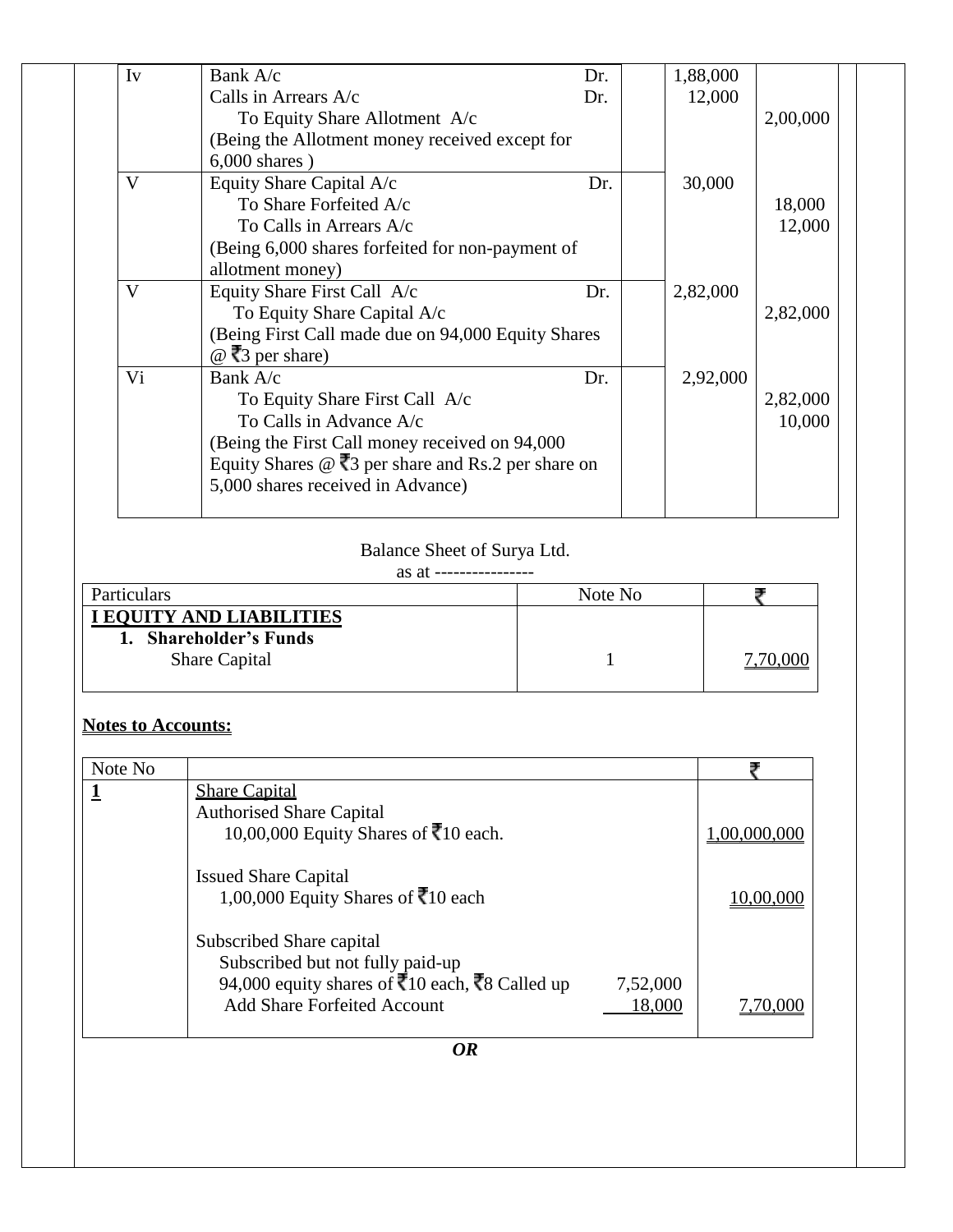|                     | <b>JOURNAL</b>                                      |     |     |        |        |
|---------------------|-----------------------------------------------------|-----|-----|--------|--------|
| S.No                | Particulars                                         |     | L.F | Debit  | Credit |
|                     |                                                     |     |     |        |        |
| $\mathbf{i}$        | Share Capital A/c                                   | Dr. |     | 20,000 |        |
|                     | To Forfeited Share A/c                              |     |     |        | 18,000 |
|                     | To Calls in Arrears $A/c$                           |     |     |        | 2,000  |
|                     | (Being 200 shares forfeited for non-payment of call |     |     |        |        |
|                     | money of Rs.10 per share)                           |     |     |        |        |
| $\ddot{\mathbf{i}}$ | Bank $A/c$                                          | Dr. |     | 8,000  |        |
|                     | Forfeited Share A/c                                 | Dr. |     | 2,000  |        |
|                     | To Share Capital A/c                                |     |     |        | 10,000 |
|                     | (Being 100 shares re-issued for Rs.80 per share as  |     |     |        |        |
|                     | fully paid up)                                      |     |     |        |        |
| $\cdots$<br>111     | Forfeited Share A/c                                 | Dr. |     | 7,000  |        |
|                     | To Capital Reserve                                  |     |     |        | 7,000  |
|                     | (Being Allotment made due on 1,00,000 Equity        |     |     |        |        |
|                     | Shares $@\bar{{}z}2$ per share)                     |     |     |        |        |

## **Forfeited Share A/c**

| Particulars          |       | Particulars                  |        |
|----------------------|-------|------------------------------|--------|
| To Share Capital A/c | 2,000 | $\vert$ By Share Capital A/c | 18,000 |
| (100x20)             |       | (200x90)                     |        |
| To Capital Reserve   | 7,000 |                              |        |
| (100x70)             |       |                              |        |
| To Balance c/d       | 9,000 |                              |        |
|                      | 8,000 |                              |        |

# *b)* JOURNAL

| S.No.        | Particulars                                                     | L.F | Debit  | Credit |
|--------------|-----------------------------------------------------------------|-----|--------|--------|
|              |                                                                 |     |        |        |
| I            | Share Capital A/c --------------------------Dr                  |     | 8,000  |        |
|              | To Forfeited Share A/c                                          |     |        | 3,000  |
|              | To Share Allotment A/c                                          |     |        | 2,000  |
|              | To Share First Call A/c                                         |     |        | 3,000  |
|              | (Being the forfeiture of 1000 shares, $\overline{\mathbf{x}}$ 8 |     |        |        |
|              | called up, on which allotment money of $\bar{z}$ 2              |     |        |        |
|              | and First Call of $\overline{3}$ has not been received.)        |     |        |        |
| $\mathbf{I}$ | Bank A/c ----------------------------------Dr                   |     | 11,000 |        |
|              | To Share Capital A/c                                            |     |        | 10,000 |
|              | To Securities Premium A/c                                       |     |        | 1,000  |
|              | (Being reissue of 1000 forfeited shares)                        |     |        |        |
|              | fully paid up at $\bar{z}$ 11 per share)                        |     |        |        |
| III          | Share Forfeiture $A/c$ ------------------------Dr               |     | 3,000  |        |
|              | To Capital Reserve A/c                                          |     |        | 3,000  |
|              | (Being gain on the reissue of shares                            |     |        |        |
|              | transferred to capital reserve Account)                         |     |        |        |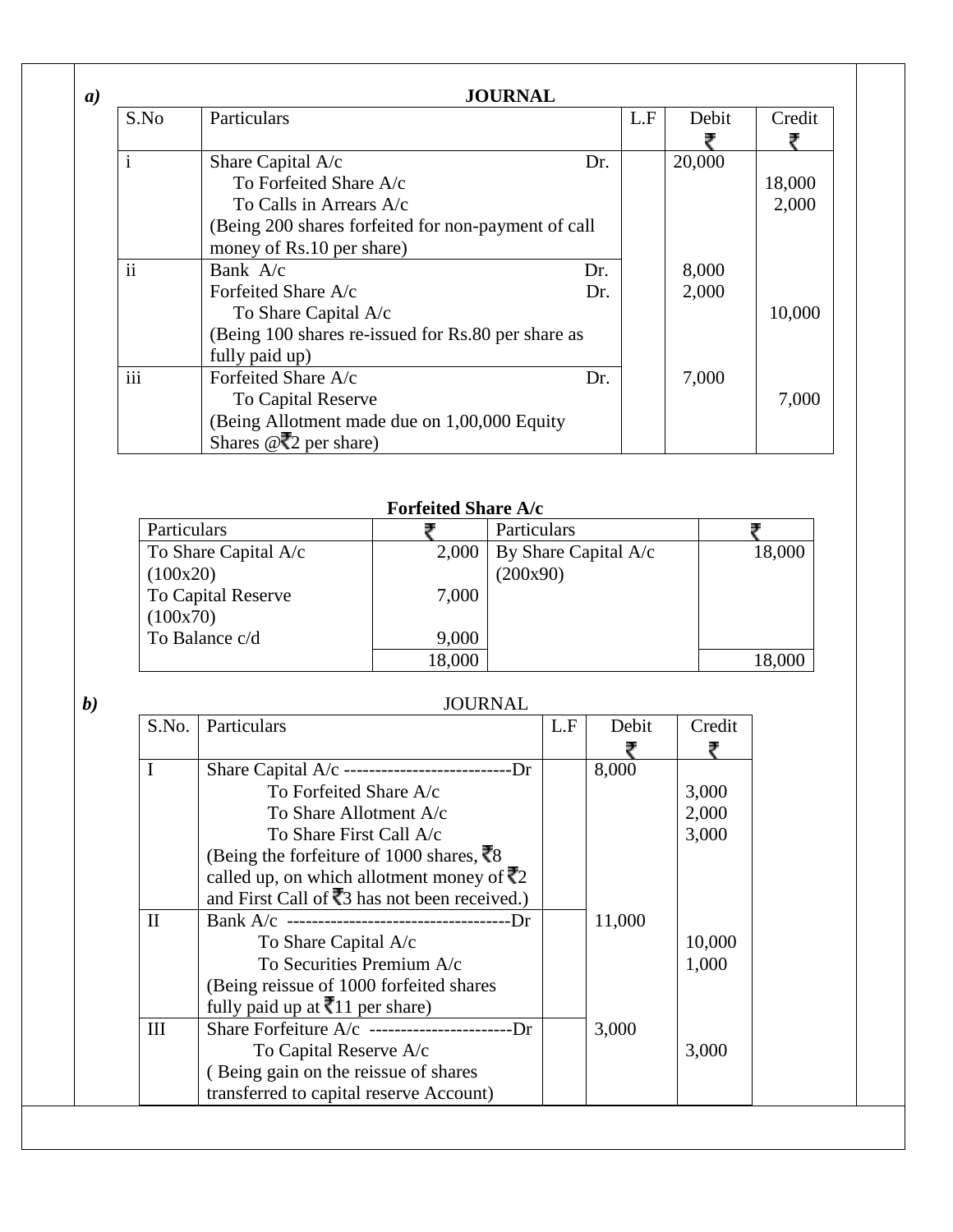|      | <b>ANALYSIS OF FINANCIAL STATEMENTS PART - B</b>                                                                                                                                                                                                                                                                                                                                                                                                                                                                                                                                                                                                                                                                                                                                                                                                                                                                                                                                                |     |
|------|-------------------------------------------------------------------------------------------------------------------------------------------------------------------------------------------------------------------------------------------------------------------------------------------------------------------------------------------------------------------------------------------------------------------------------------------------------------------------------------------------------------------------------------------------------------------------------------------------------------------------------------------------------------------------------------------------------------------------------------------------------------------------------------------------------------------------------------------------------------------------------------------------------------------------------------------------------------------------------------------------|-----|
| Q18. | The Goodwill of X ltd. increased from $\overline{2}2,00,000$ in 2013-14 to $\overline{3}3,50,000$ in 2014-15. What will be<br>its treatment while preparing Cash Flow Statement for the year ended 31 <sup>st</sup> March 2015?<br>Sol. It will be taken as purchase of Goodwill of $\bar{\mathbf{\nabla}}$ 1,50,000 and will be shown under Cash from<br>Investing Activities as an outflow of cash.                                                                                                                                                                                                                                                                                                                                                                                                                                                                                                                                                                                           | (1) |
| Q19. | Kartik Mutuals, a mutual fund company, provides you the following information:<br>31st March 2013<br>31st March 2014<br>₹20,000<br>₹15,000<br>Proposed Dividend<br><b>Additional Information:</b><br>Equity Share Capital raised during the year $\bar{x}$ 3,00,000<br>10% bank loan repaid was $\bar{\mathbf{z}}$ 1,00,000<br>Dividend received during the year was $\bar{\mathbf{z}}_{20,000}$<br>Find out the cash flow from financing activities.<br>Sol.<br>₹ 3,00,000<br>Proceeds from Equity share capital :<br>₹ $(1,00,000)$<br>Repayment of Bank Loan:<br>₹ 2,00,000<br>₹ $(20,000)$<br>Dividend Paid:<br>₹1,80,000                                                                                                                                                                                                                                                                                                                                                                   | (1) |
| Q20. | Mudra Ltd. is in the process of preparing its Balance Sheet as per Schedule III, Part I of the<br>Companies Act, 2013 and provides its true and fair view of the financial position.<br>a) Under which head and sub-head will the company show 'Stores and Spares' in its Balance<br>Sheet?<br>b) What is the accounting treatment of 'Stores and Spares' when the Company will calculate its<br><b>Inventory Turnover Ratio?</b><br>The management of Mudra Ltd. want to analyse its Financial Statements. State any two<br>C)<br>objectives of such analysis.<br>Identify the value being followed by Mudra Ltd.<br>d)<br>Sol.<br>Head: Current Assets Sub head; Inventories<br>a)<br>b) While calculating Inventory Turnover Ratio it is not included in Inventories<br>Objectives - Assessing the ability of the enterprise to meet its short term and long term<br>C)<br>commitments, Assessing the earning capacity of the enterprise<br>d) Values: Transparency, Honesty, Abiding by law | (4) |
| Q21. | a) X Ltd. has a current ratio of 3.5:1 and quick ratio of 2:1. If excess of current assets over quick<br>assets represented by Inventory is $\overline{\mathbb{Z}}$ 24,000, calculate current assets and current liabilities.<br>b) From the following information, calculate Inventory Turnover Ratio.<br>Revenue from Operations: $\bar{(-, 4, 00, 000)}$ , Average Inventory: $\bar{(-, 5, 000)}$ , The rate of Gross Loss on<br>Revenue from Operations was 10%.                                                                                                                                                                                                                                                                                                                                                                                                                                                                                                                            | (4) |

┑

 $\Gamma$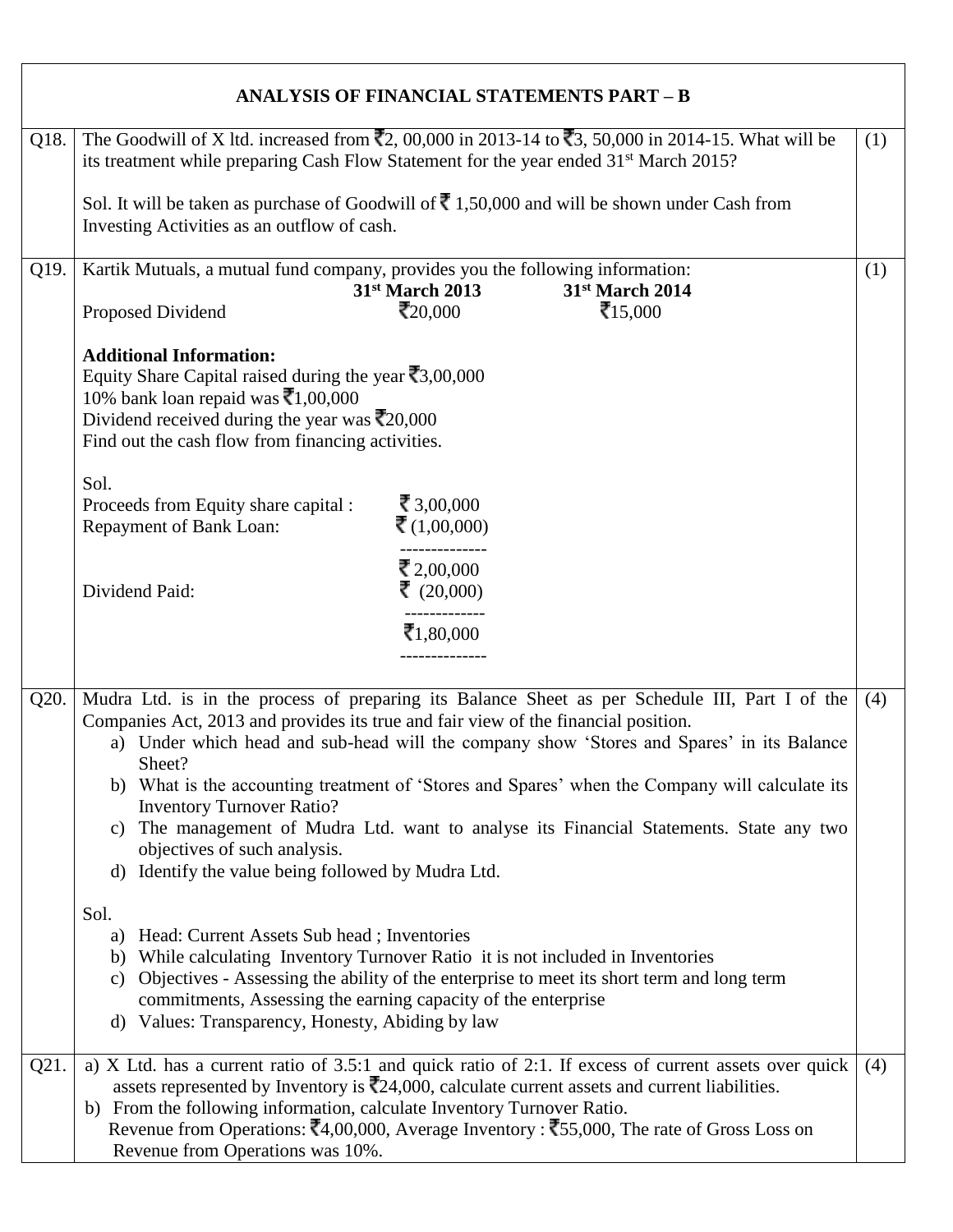|      | Sol. |                                                                                                                   |                            |           |     |
|------|------|-------------------------------------------------------------------------------------------------------------------|----------------------------|-----------|-----|
|      |      | a) Current Ratio = $3.5:1$                                                                                        |                            |           |     |
|      |      | Quick Ratio = $2:1$                                                                                               |                            |           |     |
|      |      | Let Current Liabilities $= x$                                                                                     |                            |           |     |
|      |      | Current Assets = $3.5x$ And                                                                                       |                            |           |     |
|      |      |                                                                                                                   |                            |           |     |
|      |      | Quick Assets = $2x$                                                                                               |                            |           |     |
|      |      | $Inventory = Current Assets - Quick Assets$                                                                       |                            |           |     |
|      |      | $24,000 = 3.5x - 2x$                                                                                              |                            |           |     |
|      |      | $24,000 = 1.5x$                                                                                                   |                            |           |     |
|      |      |                                                                                                                   |                            |           |     |
|      |      | $x = Rs.16,000$                                                                                                   |                            |           |     |
|      |      |                                                                                                                   |                            |           |     |
|      |      | Current Assets = $3.5x = 3.5 \times \sqrt{16,000} = \sqrt{5,000}$ .                                               |                            |           |     |
|      |      |                                                                                                                   |                            |           |     |
|      |      | Verification: Current Ratio = Current Assets: Current Liabilities<br>$=\xi$ 56,000 : ₹16,000                      |                            |           |     |
|      |      | $= 3.5 : 1$                                                                                                       |                            |           |     |
|      |      |                                                                                                                   |                            |           |     |
|      |      | Quick Ratio = Quick Assets : Current Liabilities                                                                  |                            |           |     |
|      |      | $=$ ₹32,000 : ₹16,000                                                                                             |                            |           |     |
|      |      | $= 2:1$                                                                                                           |                            |           |     |
|      |      |                                                                                                                   |                            |           |     |
|      |      | b) Revenue from Operations = $\overline{\mathbf{z}}$ 4,00,000                                                     |                            |           |     |
|      |      | Gross Loss = 10% of $\bar{5}$ 4,00,000 = $\bar{5}$ 40,000                                                         |                            |           |     |
|      |      |                                                                                                                   |                            |           |     |
|      |      | Cost of Revenue from Operations = Revenue from Operations $+$ Gross Loss                                          |                            |           |     |
|      |      |                                                                                                                   | $=\xi$ 4,00,000 + ₹ 40,000 |           |     |
|      |      | $=\xi$ 4,40,000                                                                                                   |                            |           |     |
|      |      |                                                                                                                   |                            |           |     |
|      |      | Inventory Turnover Ratio = Cost of Goods Sold/Average Inventory                                                   |                            |           |     |
|      |      | $=$ ₹4, 40,000 / ₹55,000                                                                                          |                            |           |     |
|      |      | $= 8$ times.                                                                                                      |                            |           |     |
|      |      |                                                                                                                   |                            |           |     |
| Q22. |      | From the following Statement of profit and loss of the Sakhi Ltd for the years ended 31 <sup>st</sup> March 2015, |                            |           | (4) |
|      |      | prepare Comparative Statement of Profit & Loss.                                                                   |                            |           |     |
|      |      |                                                                                                                   |                            |           |     |
|      |      | <b>STATEMENT OF PROFIT &amp; LOSS</b>                                                                             |                            |           |     |
|      |      | for the years ended 31 <sup>st</sup> March, 2015                                                                  |                            |           |     |
|      |      | <b>Particulars</b>                                                                                                | $2013 - 14$ ₹              | 2014-15 ₹ |     |
|      |      |                                                                                                                   | 25,00,000                  | 40,00,000 |     |
|      |      | Revenue from operations                                                                                           |                            |           |     |
|      |      | Expenses:<br>(a) Employee benefit expenses were 5%                                                                |                            |           |     |
|      |      | of Revenue from operations                                                                                        |                            |           |     |
|      |      | (b) Other expenses                                                                                                | 5,90,000                   | 6,80,000  |     |
|      |      | Rate of Tax 35%                                                                                                   |                            |           |     |
|      |      |                                                                                                                   |                            |           |     |
|      |      |                                                                                                                   |                            |           |     |
|      |      |                                                                                                                   |                            |           |     |
|      |      |                                                                                                                   |                            |           |     |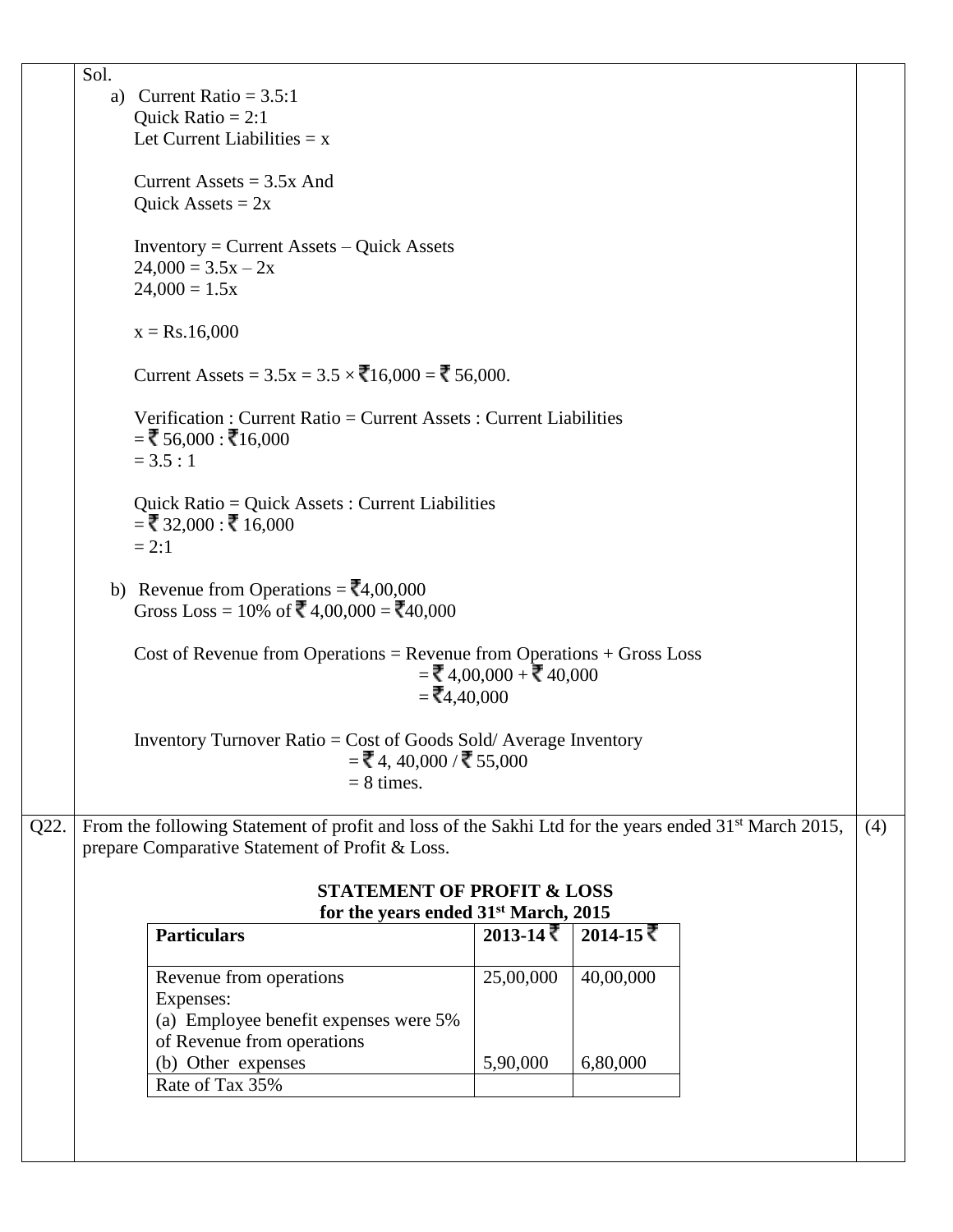|      | Sol. |              |                                                                |           |                      | <b>STATEMENT OF PROFIT &amp; LOSS</b><br>for the years ended 31 <sup>st</sup> March 2015 & 2016 |                           |               |  |  |
|------|------|--------------|----------------------------------------------------------------|-----------|----------------------|-------------------------------------------------------------------------------------------------|---------------------------|---------------|--|--|
|      |      |              | <b>Particulars</b>                                             | 2013-14   |                      | 2014-15                                                                                         | <b>Absolute</b>           | $\%$ age      |  |  |
|      |      |              |                                                                | ₹         |                      | ₹                                                                                               | Change $(in \bar{\zeta})$ | <b>Change</b> |  |  |
|      |      |              | Revenue from operations                                        | 25,00,000 |                      | 40,00,000                                                                                       | 15,00,000                 | 60            |  |  |
|      |      |              | Expenses:                                                      |           |                      |                                                                                                 |                           |               |  |  |
|      |      |              | (a) Employee benefit                                           |           |                      |                                                                                                 |                           |               |  |  |
|      |      |              | expenses                                                       |           | 1,25,000             | 2,00,000                                                                                        | 75,000                    | 60            |  |  |
|      |      |              | (b) Other expenses                                             |           | 5,90,000             | 6,80,000                                                                                        | 90,000                    | 15.25         |  |  |
|      |      |              | Total expenses                                                 |           | 7,15,000             | 8,80,000                                                                                        | 1,65,000                  | 23.07         |  |  |
|      |      |              | Profit before tax                                              | 17,85,000 |                      | 31,20,000                                                                                       | 13,35,000                 | 74.78         |  |  |
|      |      |              | Less: Taxes $@35\%$                                            |           | 6,24,750             | 10,92,000                                                                                       | 4,67,250                  | 74.78         |  |  |
|      |      |              | Profit after tax                                               | 11,60,250 |                      | 20,28,000                                                                                       | 8,67,750                  | 74.78         |  |  |
| Q23. |      |              | Following is the Balance Sheets of Akash Ltd. as at 31-3-2014: |           |                      |                                                                                                 |                           |               |  |  |
|      |      |              |                                                                |           | Akash Ltd.           |                                                                                                 |                           |               |  |  |
|      |      |              |                                                                |           | <b>Balance Sheet</b> |                                                                                                 |                           |               |  |  |
|      |      |              |                                                                |           | as at 31-3-2014      |                                                                                                 |                           |               |  |  |
|      |      |              | <b>PARTICULARS</b>                                             |           | <b>NOTE</b>          | 2013-14                                                                                         | 2012-13                   |               |  |  |
|      |      |              |                                                                |           | No.                  |                                                                                                 |                           |               |  |  |
|      |      | I            | <b>EQUITY &amp; LIABILITIES</b>                                |           |                      |                                                                                                 |                           |               |  |  |
|      |      |              | (1) Shareholders' Funds                                        |           |                      | 15,00,000                                                                                       | 14,00,000                 |               |  |  |
|      |      |              | (a) Share Capital                                              |           | $\mathbf{1}$         | 2,50,000                                                                                        | 1,10,000                  |               |  |  |
|      |      |              | (b) Reserves & Surplus                                         |           |                      |                                                                                                 |                           |               |  |  |
|      |      |              | <b>Non - Current Liabilities</b><br>(2)                        |           |                      | 2,00,000                                                                                        | 1,25,000                  |               |  |  |
|      |      |              | (a) Long Term Borrowings                                       |           |                      |                                                                                                 |                           |               |  |  |
|      |      |              | (3) Current Liabilities                                        |           | $\overline{2}$       | 12,000                                                                                          | 10,000                    |               |  |  |
|      |      |              | (a) Short term borrowings                                      |           |                      | 15,000                                                                                          | 83,000                    |               |  |  |
|      |      |              | (b) Trade Payables                                             |           | 3                    | 18,000                                                                                          | 11,000                    |               |  |  |
|      |      |              | (c) Short term provisions                                      |           |                      |                                                                                                 |                           |               |  |  |
|      |      |              | <b>TOTAL</b>                                                   |           |                      | 19,95,000                                                                                       | 17,39,000                 |               |  |  |
|      |      |              |                                                                |           |                      |                                                                                                 |                           |               |  |  |
|      |      | $\mathbf{I}$ | (1) Non - Current Assets                                       |           |                      |                                                                                                 |                           |               |  |  |
|      |      |              | (a) Fixed Assets                                               |           |                      |                                                                                                 |                           |               |  |  |
|      |      |              | (i) Tangible assets                                            |           | $\overline{4}$       | 18,60,000                                                                                       | 16,10,000                 |               |  |  |
|      |      |              | (ii) Intangible assets                                         |           | 5                    | 50,000                                                                                          | 30,000                    |               |  |  |
|      |      |              | (2) Current Assets                                             |           |                      |                                                                                                 |                           |               |  |  |
|      |      |              | (a) Current Investments                                        |           |                      |                                                                                                 |                           |               |  |  |
|      |      |              | (b) Inventories                                                |           |                      | 8,000                                                                                           | 5,000                     |               |  |  |
|      |      |              | (c) Trade Receivables                                          |           |                      | 37,000                                                                                          | 59,000                    |               |  |  |
|      |      |              | (d) Cash & Cash Equivalents                                    |           |                      | 26,000                                                                                          | 23,000                    |               |  |  |
|      |      |              |                                                                |           |                      | 14,000                                                                                          | 12,000                    |               |  |  |
|      |      |              | <b>TOTAL</b>                                                   |           |                      | 19,95,000                                                                                       | 17,39,000                 |               |  |  |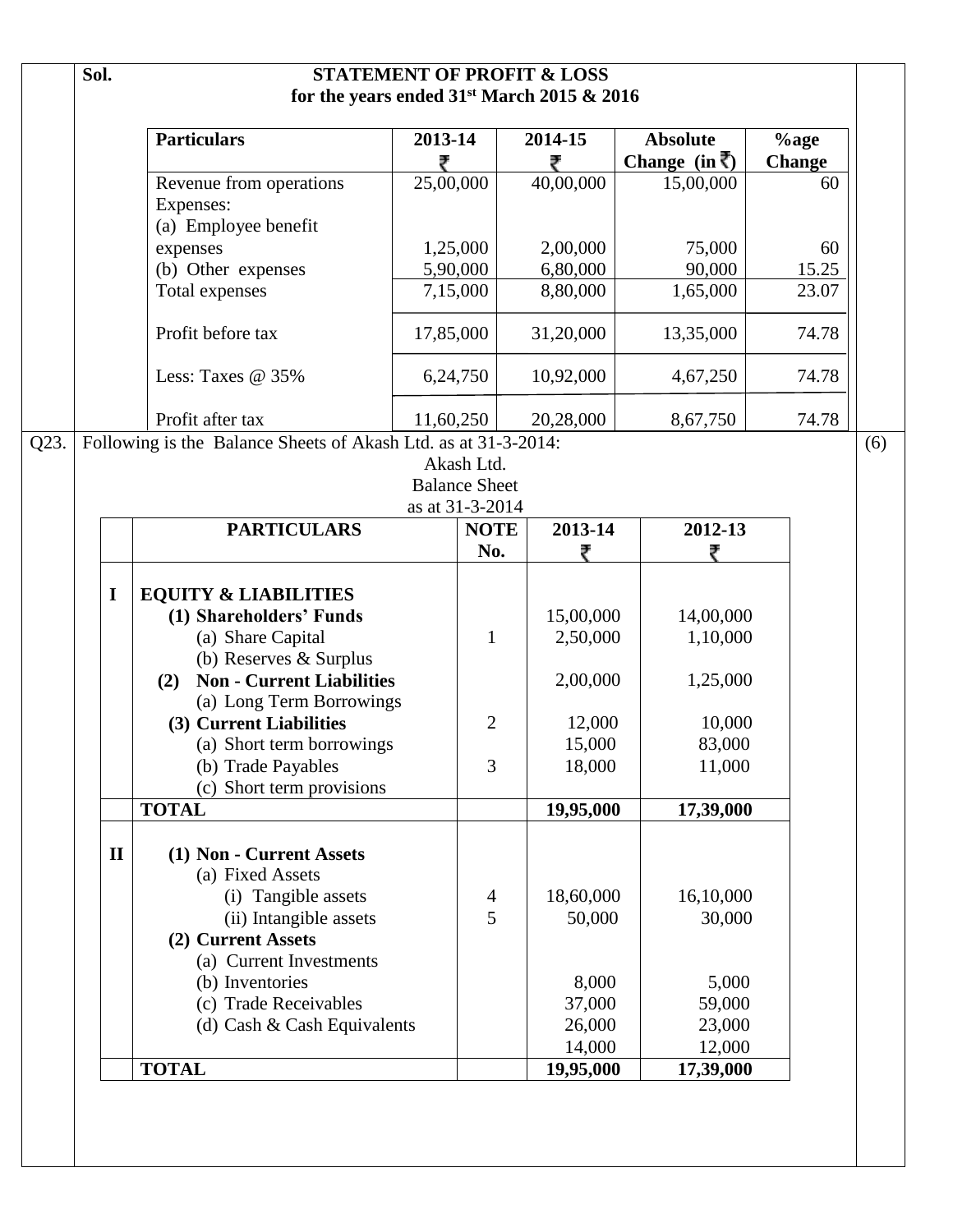| Notes to Accounts:- |                                             |            |           |  |  |  |  |
|---------------------|---------------------------------------------|------------|-----------|--|--|--|--|
| <b>Note No</b>      | <b>PARTICULARS</b>                          | 2013-14    | 2012-13   |  |  |  |  |
|                     |                                             |            |           |  |  |  |  |
|                     | Reserves and Surplus:-                      |            |           |  |  |  |  |
|                     | Surplus (balance in Statement of Profit and | 2,50,000   | 1,10,000  |  |  |  |  |
|                     | Loss)                                       |            |           |  |  |  |  |
|                     | <b>Short Term Borrowings</b>                |            |           |  |  |  |  |
|                     | <b>Bank Overdraft</b>                       | 12,000     | 10,000    |  |  |  |  |
| 3                   | Short term provisions                       |            |           |  |  |  |  |
|                     | Provision for Tax                           | 18,000     | 11,000    |  |  |  |  |
| 4                   | <b>Tangible Assets</b>                      |            |           |  |  |  |  |
|                     | Machinery                                   | 20,00,000  | 17,00,000 |  |  |  |  |
|                     | <b>Accumulated Depreciation</b>             | (1,40,000) | (90,000)  |  |  |  |  |
| 5                   | <b>Intangible Assets</b>                    |            |           |  |  |  |  |
|                     | Patents                                     | 50,000     | 30,000    |  |  |  |  |

Additional Information:

- (i) Tax paid during the year amounted to  $\bar{C}16$ , 000.
- (ii) Machine with a net book value of  $\bar{x}$ 10,000 (Accumulated Depreciation  $\bar{x}$ 40,000) was sold for ₹2,000.

Prepare Cash Flow Statement.

| <b>Cash Flow Statement</b><br>For the year ended 31 <sup>st</sup> March, 2014 |        |          |  |  |
|-------------------------------------------------------------------------------|--------|----------|--|--|
| <b>Particulars</b>                                                            |        | ₹        |  |  |
| <b>I-CASH FLOW FROM OPERATING ACTIVITIES</b>                                  |        |          |  |  |
| Surplus: Balance in the Statement of Profit & Loss (closing)                  |        | 2,50,000 |  |  |
| Less: Surplus: Balance in the Statement of Profit & Loss                      |        | 1,10,000 |  |  |
| (beginning)                                                                   |        |          |  |  |
| <b>NET PROFIT</b>                                                             |        | 1,40,000 |  |  |
| <b>Add: Provision for Tax</b>                                                 |        | 23,000   |  |  |
| Net Profit before Tax and Extraordinary Items                                 |        | 1,63,000 |  |  |
| Add: Non-Cash and Non-operating Expenses:                                     |        |          |  |  |
| Depreciation                                                                  | 90,000 |          |  |  |
| Loss on Sale of Machine                                                       | 8,000  | 98,000   |  |  |
|                                                                               |        | 2,61,000 |  |  |
| Add: Decrease in Current Assets & Increase in Current<br>Liabilities          |        |          |  |  |
| Inventories                                                                   | 22,000 | 22,000   |  |  |
|                                                                               |        | 2,83,000 |  |  |
| Less: Increase in Current Assets & Decrease in Current<br>Liabilities         |        |          |  |  |
| <b>Trade Receivabes</b>                                                       | 3,000  |          |  |  |
| <b>Trade Payables</b>                                                         | 68,000 | 71,000   |  |  |
| Cash generated from Operating Activities                                      |        | 2,12,000 |  |  |
| Less: Income Tax Paid                                                         |        | (16,000) |  |  |
| <b>Cash Flow From Operating Activities</b>                                    |        | 1,96,000 |  |  |
|                                                                               |        |          |  |  |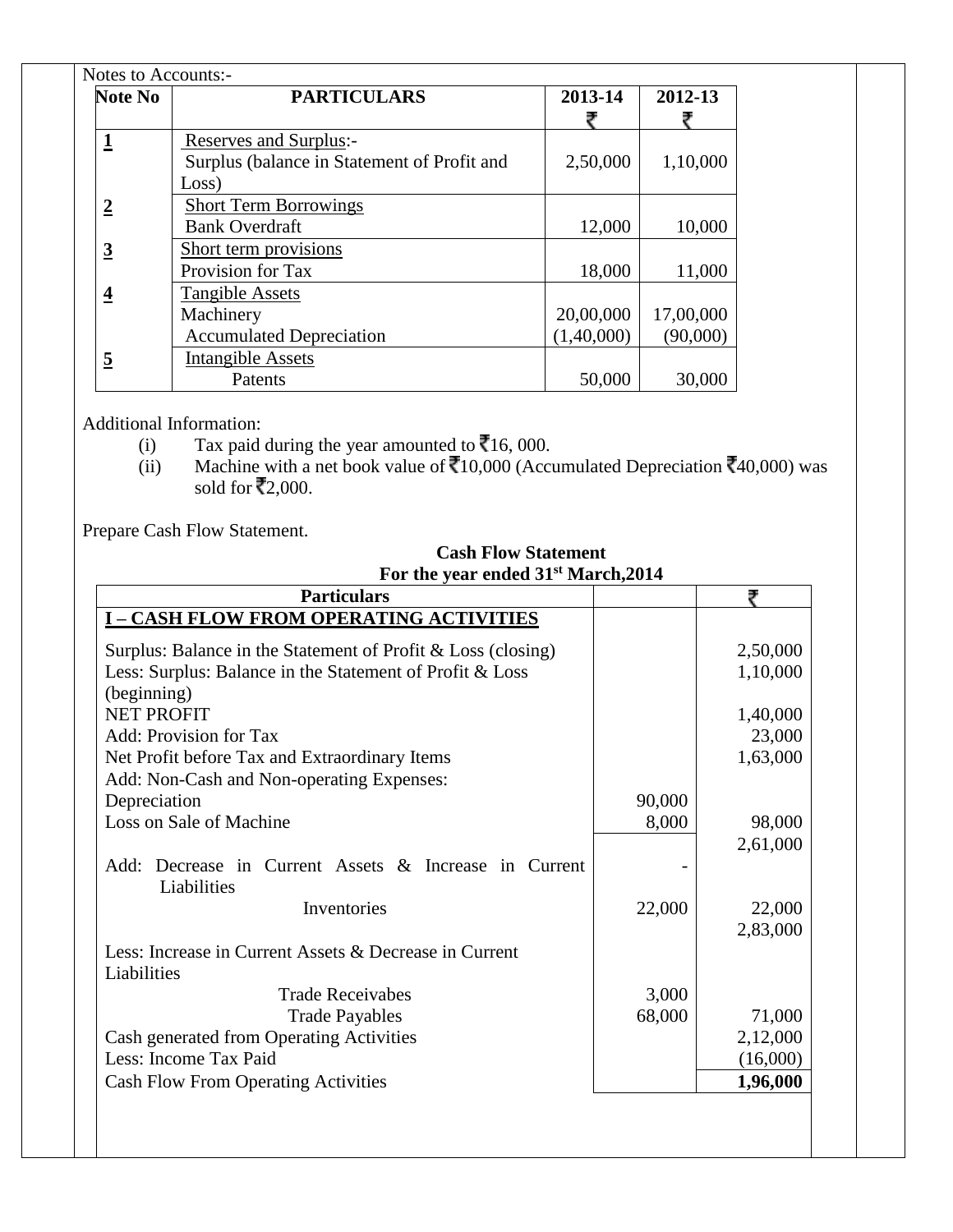| <b>II-CASH FLOW FROM INVESTING ACTIVITIES</b>                      |        |            |  |
|--------------------------------------------------------------------|--------|------------|--|
| Sale Of Machinery                                                  |        | 2,000      |  |
| Purchase of Machinery                                              |        | (3,50,000) |  |
| <b>Purchase of Patents</b>                                         |        | (20,000)   |  |
| Cash Used in Investing Activities                                  |        | (3,68,000) |  |
| <b>III - CASH FLOW FROM FINANCING ACTIVITIES</b>                   |        |            |  |
| Proceeds from Issue of Share Capital                               |        | 1,00,000   |  |
| Proceeds from Long term Borrowings                                 |        | 75,000     |  |
| Increase in Bank Overdraft                                         |        | 2,000      |  |
| <b>Cash Flow From Financing Activities</b>                         |        | 1,77,000   |  |
| <b>IV-NET INCREASE IN CASH &amp; CASH EQUIVALENTS</b>              |        | 5,000      |  |
| $(I+II+III)$                                                       |        |            |  |
| V - CASH & CASH EQUIVALENTS IN THE BEGINNING<br><b>OF THE YEAR</b> |        |            |  |
| <b>Current Investments</b>                                         | 5,000  |            |  |
| Cash & Cash Equivalents                                            | 12,000 | 17,000     |  |
| VI - CASH & CASH EQUIVALENTS AT THE END OF                         |        | 22,000     |  |
| <b>THE YEAR</b>                                                    |        |            |  |
| <b>Current Investments</b>                                         | 8,000  |            |  |
| Cash & Cash Equivalents                                            | 14,000 |            |  |
|                                                                    |        | 22,000     |  |

## WORKING NOTES

|                        |           | <b>Machinery Account</b>                      |           |
|------------------------|-----------|-----------------------------------------------|-----------|
| <b>PARTICULARS</b>     |           | <b>PARTICULARS</b>                            |           |
| To Balance b/d         |           | 17,00,000   By Bank A/c (Sale)                | 2,000     |
| To Bank A/c (purchase) |           | 3,50,000   By Loss on Sale of Machinery $A/c$ | 8,000     |
|                        |           | By Depreciation A/c                           | 40,000    |
|                        |           | By Balance c/d                                | 20,00,000 |
|                        | 20,50,000 |                                               | 20,50,000 |

# **Accumulated Depreciation Account**

| <b>PARTICULARS</b> |          | <b>PARTICULARS</b>            |        |
|--------------------|----------|-------------------------------|--------|
| To Macinery A/c    | 40,000   | By Balance b/d                | 90,000 |
| (sold Asset)       |          | By Statement of Profit & Loss | 90,000 |
| To Balnce c/d      | 1,40,000 |                               |        |
|                    |          |                               |        |

## **Provision for Tax Account**

| <b>PARTICULARS</b>     |        | <b>PARTICULARS</b>                     |        |
|------------------------|--------|----------------------------------------|--------|
| To Bank A/c (Tax Paid) |        | $16,000$ By Balance b/d                | 11,000 |
| To Balance c/d         |        | 18,000   By Statement of Profit & Loss | 23,000 |
|                        | 34,000 |                                        | 34,000 |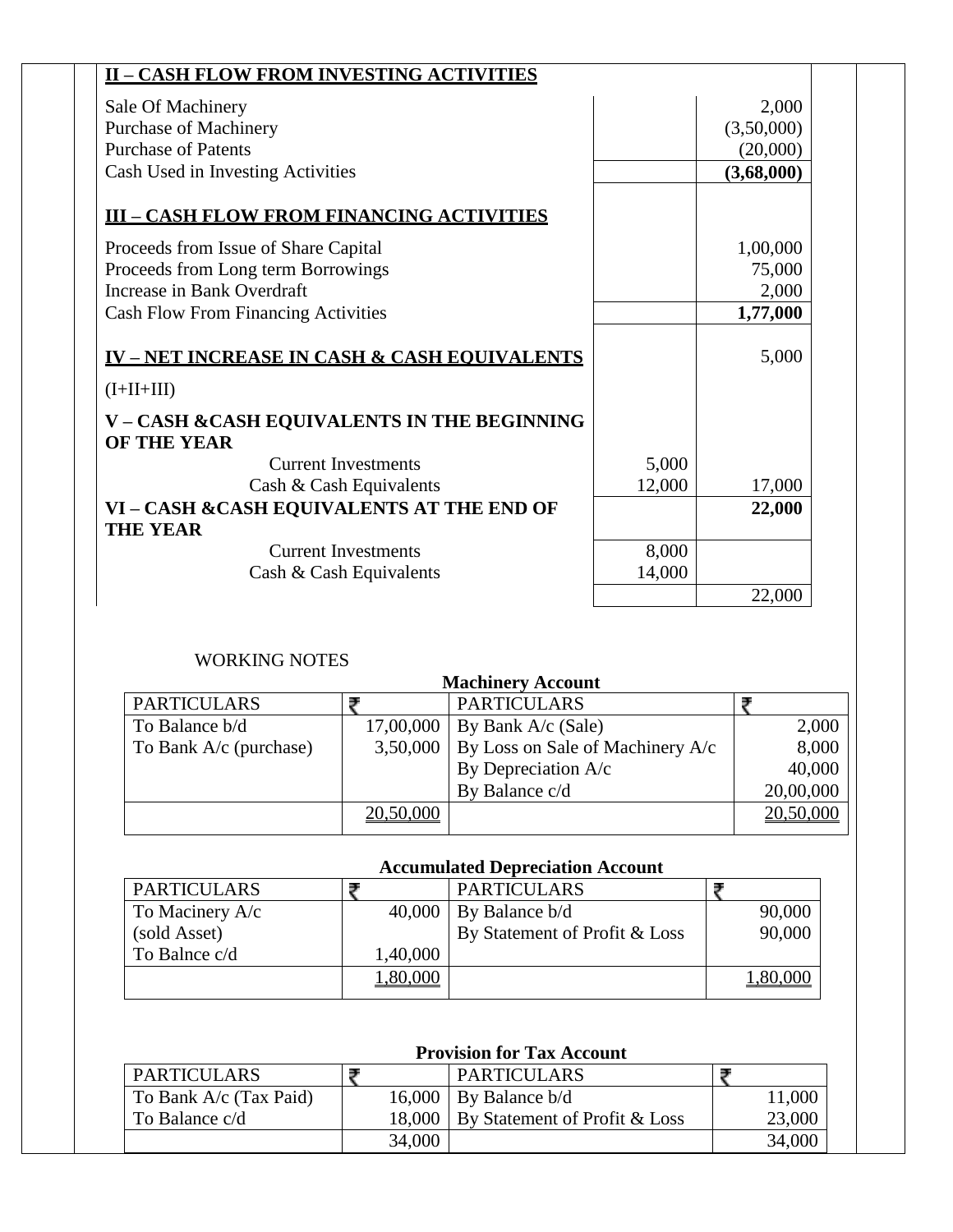#### **Part B: Computerized Accounting**

- 18. While navigating in the workbook, which of the following commands is used to move to the beginning of the Current row:
	- a.  $[ \text{ctrl}] + [ \text{home} ]$
	- b. [page Up]
	- c. [Home]
	- d. [ctrl] + [Back space] (1)

**Sol: (c)**

- 19. Join line in the context of Access table means:
	- a. Graphical representation of tables between tables
	- b. Lines bonding the data within table
	- c. Line connecting two fields of a table
	- d. Line connecting two records of a table (1)

## **Sol: (b)**

20. Enumerate the basic requirements of computerized accounting system for a business organization. (4)

**Sol:** The computerized accounting is one of the database-oriented applications wherein the transaction data is stored in well- organized database. The user operates on such database using the required interface and also takes the required reports by suitable transformations of stored data into information. Therefore, the fundamentals of computerized accounting include all the basic requirements of any database-oriented application in computers.

## **Accounting framework.......................................................................................[2]**

It is the application environment of the computerised accounting system. A healthy accounting framework in terms of accounting principles, coding and grouping structure is a pre-condition for any computerised accounting system.

**Operating procedure ........................................................................................[2]**

A well-conceived and designed operating procedure blended with suitable operating environment of the enterprise is necessary to work with the computerised accounting system.

21. The generation of ledger accounts is not a necessary condition for making trial balance in a computerized accounting system. Explain. (4)

**Sol:** In computerized accounting system, every day business transactions are recorded with the help of computer software. Logical scheme is implied for codification of account and transaction. Every account and transaction is assigned a unique code. The grouping of accounts is done from the first stage. [Briefly explaining what is account groups and hierarchy of ledger].The hierarchy of ledger accounts is maintained and the data is transferred into Ledger accounts automatically by the computer. In order to produce ledger accounts the stored transaction data is processed to appear as classified so that same is presented in the form of report. The preparation of financial statements is independent of producing the trial balance.